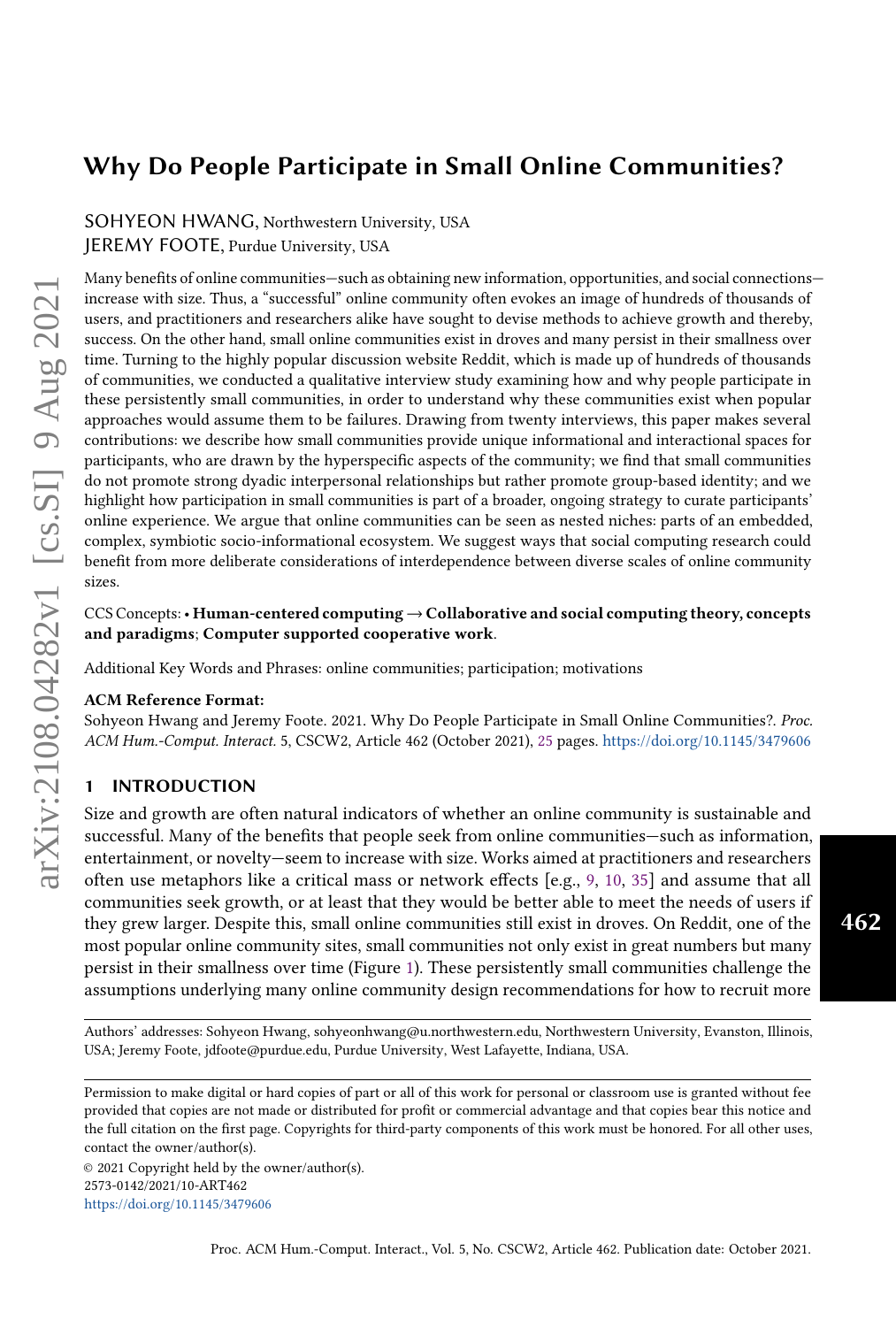<span id="page-1-0"></span>

Fig. 1. Size of consistently active subreddits over time (i.e., those with at least one comment per month from April 2018 to March 2020). Subreddits are grouped by their size in April 2018. Lines represent the median size each month, and ribbons show the first and third quartiles.

participants, encourage more contributions, and retain more users: that growth is imperative and that small communities will either become large or die off.

Why do so many communities remain small throughout their "lives"? What value do participants get from small communities and how do these benefits relate to community size? Our understanding of online communities would be enriched by a deeper understanding of how motivations, participation dynamics, and perceptions vary across communities of different sizes. Rather than growth being an unalloyed good, we suggest that some benefits can be obtained only through small communities and that users may intentionally seek out the kinds of experiences that small communities distinctly provide.

In this study, we focus on the long tail of small communities, exploring how and why Reddit users participate in them, through a qualitative interview study. Drawing from conversations with twenty participants of various small online communities, this paper makes multiple contributions. First, we supply evidence that small communities provide qualitatively distinct benefits to their participants, such as expertise, trust, and a supportive community. Second, we find that small communities in our sample often provide participants with a sense of camaraderie or group identity but rarely serve as a source of dyadic relationships, contrary to what prior work would suggest. Third, we present a theory that small communities are enabled by and enable a robust ecosystem of semi-overlapping topical communities of different sizes and specificity. We end by reflecting on the role of size in online communities and the importance of examining and understanding communities across different scales of sizes.

# 2 BACKGROUND

In the following sections, we situate this study in the broader social computing literature studying why people participate in online communities. We reflect on the motivations for participation and the benefits that people get from their participation, and then consider how these benefits could relate to the size of an online community, outlining why we would expect larger communities to have advantages over small ones. We end with a discussion of why small communities may exist regardless, noting a dearth of work in social computing explicitly focused on the unique advantages of small communities.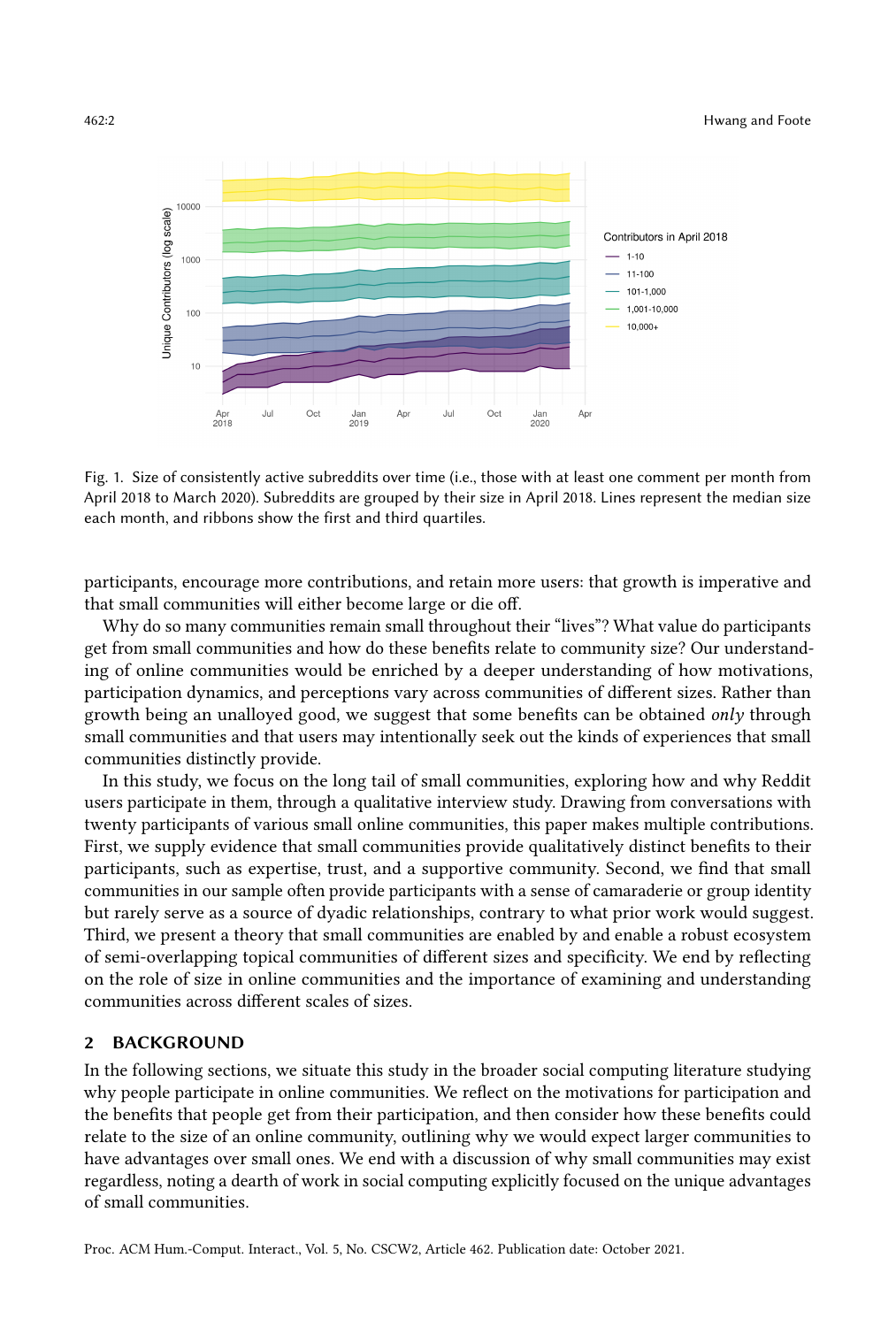## 2.1 Why people participate in online communities

The term "online community" covers a broad range of activity in the social computing literature, and many different types of communities have been studied. As a result, CSCW literature has used the term to describe entire platforms such as Slashdot [\[36\]](#page-22-1), a social news and discussion site, as well as distinct groups within those platforms such as Usenet newsgroups [\[3\]](#page-20-0), Facebook groups [\[46\]](#page-22-2), and Reddit subreddit communities [\[34,](#page-22-3) [43\]](#page-22-4). Unsurprisingly, because online communities are so diverse in their scopes, purposes, and topics, the motivations for participating in them are similarly wide-ranging. In this section, we give a brief overview of work seeking to understand participant motivations, paying particular attention to research on discussion-based and forum-style communities, which are the locus of our study.

Most of this research can be classified as taking either the *user perspective* or the *community* manager perspective. The user perspective is represented by a major line of work rooted in social psychology, focusing on the motivations of individuals who take part in communities. This research has examined what motivates individuals to join, contribute to, and stay in online communities [\[35,](#page-22-0) [44\]](#page-22-5). Scholars have noted the role of social identity in fostering participation in virtual spaces for social groups or interests core to users' identities [\[1,](#page-20-1) [42,](#page-22-6) [45,](#page-22-7) [70\]](#page-24-1); interpersonal interactions in making participants feel welcome and heard [\[5\]](#page-20-2); and personal and/or social bonds in drawing individuals to communities [\[55\]](#page-23-0). Other motivations include information-seeking and information-sharing [\[31,](#page-22-8) [47\]](#page-23-1), entertainment, and self-discovery [\[37\]](#page-22-9).

Some of this work on participant motivations has applied uses and gratifications theory to help frame the varied, complex reasons individuals engage with different media and online communities [\[21,](#page-21-2) [37\]](#page-22-9). Uses and gratifications theory posits that users will intentionally seek specific types of media to satisfy specific needs [\[37,](#page-22-9) [58\]](#page-23-2). Under this theory, users may engage in different online communities for different reasons. This helps to explain the various and at times conflicting participant motivations that empirical studies have identified [\[48\]](#page-23-3) and acknowledges the fact that individuals often have multiple motivations. One important critique of this theory and participant motivations work more generally is the finding that participants often engage in online communities out of habit rather than through active, conscious decision-making [\[69\]](#page-23-4).

Importantly, our understanding of online community participation is muddied by the imprecision of the concept of participation [\[48\]](#page-23-3). When we consider motivations in online communities, it is natural to ask, "Motivations to do what?" For example, Lampe et al. [\[37\]](#page-22-9) distinguish between "participation between users" and "participation directed to the whole community." Moreover, users participate in many different ways, such that a "typical" community member is hard to define: many members never post, but simply "lurk" and consume content, while others are active posters to varying degrees, and yet others are more deeply engaged in the work of maintaining the community as moderators or administrators. Research—especially research based on digital trace data—typically ignores the often invisible role of lurkers or those who only engage in peripheral activities like upvoting. While much of the literature on fostering participation has focused on encouraging active posters versus lurkers, some researchers have argued that lurking should not simply be viewed as passive activity but that it can represent deep engagement with a community and can encourage contributions by others [\[2,](#page-20-3) [41,](#page-22-10) [71\]](#page-24-2).

An alternative approach in considering why people participate in online communities zooms out from the individual and focuses on the community. Work from this community manager perspective typically measures either aspects of the technology or community-level measures of activity in order to predict community-level outcomes. For example, researchers have found that the quality of information and content in a community substantially matters in encouraging continuous participation [\[47\]](#page-23-1); that group-level norms, such as those for how to deal with newcomers, can help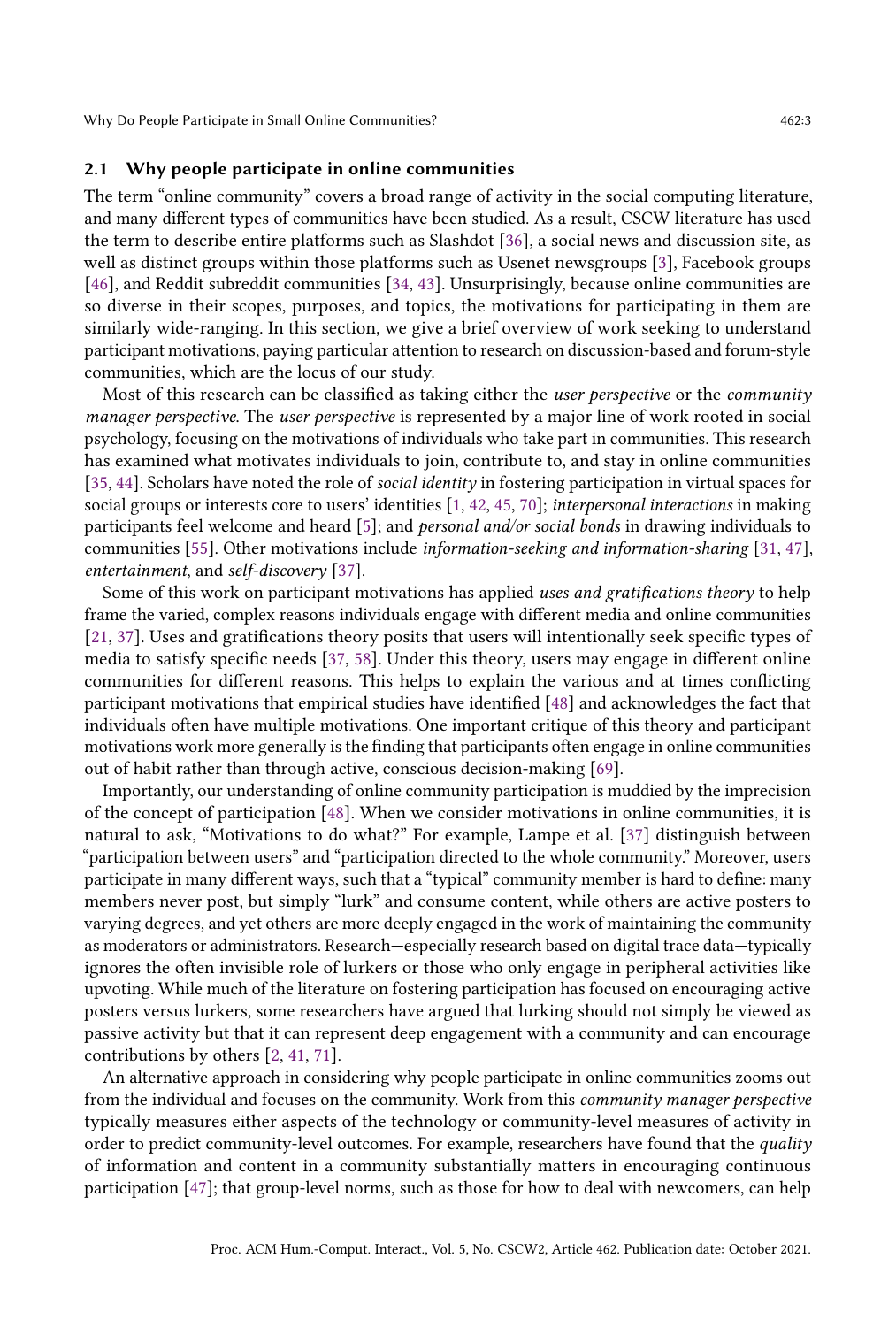attract and retain new members [\[28,](#page-22-11) [36,](#page-22-1) [51\]](#page-23-5); that social and technical mechanisms for managing and moderating a community can affect a community's long-term ability to thrive and overcome challenges [\[28,](#page-22-11) [34,](#page-22-3) [43,](#page-22-4) [51\]](#page-23-5); and that meta-characteristics of a group (such as size, activity levels, or network structures) can help predict "success" [\[16–](#page-21-3)[18\]](#page-21-4). In this research, community growth is typically taken as a goal, and often appears as a dependent variable in regression equations measuring the effect of interventions or variations in community features on community success [\[4,](#page-20-4) [9,](#page-21-0) [18,](#page-21-4) [33,](#page-22-12) [35,](#page-22-0) [60,](#page-23-6) [68\]](#page-23-7).

#### 2.2 The role of size in community participation

Large communities seem to provide two main kinds of benefits through their size: (1) from higher volumes of activity, the ability to produce a sense of liveliness and maintain a flow of content that can attract and retain users; and (2) drawing from a larger pool of participants, the ability to not only obtain diverse knowledge and information from different participants but also in turn meet a broader set of needs. Maintaining a sufficiently large and active number of participants is a fundamental concern for online communities: if a community does not have enough active members, it will not have content for others to engage with, and the community will stagnate and eventually die.

Activity is not just a basic existential concern, but something key to stimulating further engagement in the community: contributions (e.g. posts and questions) serve as a basis to trigger further responses (e.g. discussions and answers); potential new members are attracted to a community when they observe an active community with content that matches their interests [\[14,](#page-21-5) [71\]](#page-24-2); increased interactions between individuals via posts and comments in a community can increase an individual's commitment [\[3\]](#page-20-0). For example, in a study on Yahoo! Groups, Backstrom et al. [\[5\]](#page-20-2) found that users who later went on to become heavily-engaged in a group were far more likely to have quickly received a response to their first posting. Moreover, because participation in online communities is generally tenuous—one can easily depart a community and never come back—constantly recruiting more members is crucial. Continuously attracting new members can also create the impression that a community is lively and in turn, encourage participation from others [\[19\]](#page-21-6).

As a result, quantitative metrics of online activity—such as the number of posters and commenters per day—can serve as natural indicators of a community's success [\[53\]](#page-23-8) and are frequently utilized by researchers [\[4,](#page-20-4) [9,](#page-21-0) [18,](#page-21-4) [29,](#page-22-13) [33,](#page-22-12) [35,](#page-22-0) [60,](#page-23-6) [68\]](#page-23-7). A large body of research has focused on design mechanisms and strategies to stimulate growth in both size and activity. Underpinning this approach is the assumption that all online communities will try to recruit and retain members—that is, that they will try to grow. Or put another way, communities that are meeting their members' needs will grow, because newcomers will not join (and current members will want to leave) a community that is unable to meet their needs. One of the most well-known frameworks for this kind of community growth is Kraut et al. [\[35\]](#page-22-0)'s Building Successful Online Communities, which lays out a series of design suggestions for online community designers and managers. Derived from a rich body of research, these design mechanisms take up a top-down "social engineering" approach, wherein the basic assumption is that community managers can make design choices that will shape the community's success. This and similar work often directly or indirectly proposes at least one of the following three goals: (1) increasing the number of community members by attracting new members, crafting early experiences, and socializing newcomers [\[4,](#page-20-4) [5,](#page-20-2) [14,](#page-21-5) [27,](#page-21-7) [28,](#page-22-11) [36,](#page-22-1) [51\]](#page-23-5) (2) retaining existing community members via strategies to increase individuals' commitment to a community [\[23\]](#page-21-8); and (3) increasing contributions by and interactions amongst community members [\[3,](#page-20-0) [44\]](#page-22-5).

Two important concepts that have driven this idea of growth-as-success are network effects and critical mass. Network effects refers to the phenomenon in which the value of a good increases with the number of users and is generally used to discuss digital platforms more broadly but translates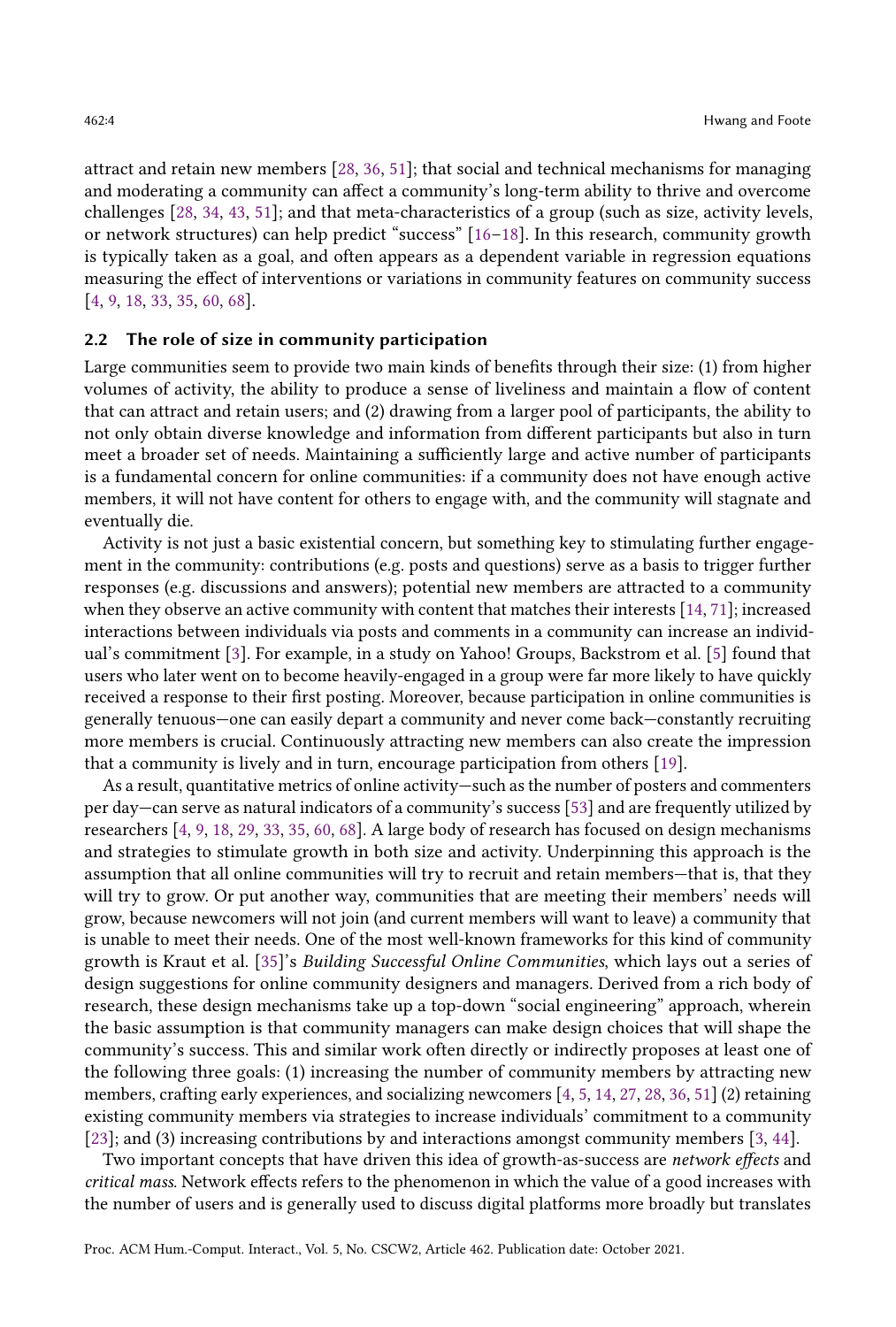to individual groups as well. For example, on the peer production site Wikipedia, the more users contribute to and create articles the larger and broader a repository of knowledge Wikipedia becomes and the less likely a potential contributor would choose to contribute to a rival online encyclopedia. Similarly, communities like subreddits which rely on user contributions are likely to benefit if they become the center of discussion about a certain topic. The concept of critical mass comes from theories proposing how to attain successful collective action [\[52\]](#page-23-9) and has been applied to interactive media [\[49\]](#page-23-10) and more specifically, online communities [\[54\]](#page-23-11), as the idea that there is some key level of participation that allows a community to reach a critical mass beyond which the community will continue to grow [\[35\]](#page-22-0).

Many of the reasons that people have to participate in online communities, from entertainment to information-seeking/sharing, seem at first blush to be more compelling in larger communities, and it seems like users would naturally gravitate toward ever-larger communities. Thus, in social computing literature, small communities are seen as those that are either on the path to growing or failing. Despite this, small communities exist in large numbers all over the internet. Moreover, they persist in their smallness, as shown in Figure [1.](#page-1-0)

#### 2.3 Small online communities

Given the advantages of size noted prior, why might individuals take part in these persistently small communities? One potential explanation is found by looking beyond quantitative metrics to another common framing of success of an online community: the quality and nature of the relationships fostered within it, as noted by Iriberri and Leroy [\[29\]](#page-22-13). Indeed, there are some crucial motivations for participation in online communities explicitly tied to relationships that seem like they could be better met in small communities. For example, large online communities are almost by necessity less personal, making it more difficult to build 'bond-based attachments' and some kinds of 'identity-based attachments' [\[55\]](#page-23-0) such as feeling heard, feeling like part of a community, or feeling close to others. Shared identity and dyadic social bonds can each help generate a "sense of belonging" [\[5,](#page-20-2) [55\]](#page-23-0), an important reason why people participate in online communities [\[37\]](#page-22-9). However, small and large groups each have their own advantages in fostering identity: small groups may be more likely to easily develop a cohesive shared identity than large groups while larger groups' higher activity levels could help make it more likely that an individual gets a response at all and in turn feels seen. Notably, small communities have a marked advantage in encouraging bonds between users: in small communities the same two individuals are more likely to interact repeatedly, fostering opportunities for deeper social and interpersonal bonds.

Alternatively, we might speculate that small communities are appealing not because they provide benefits unavailable in large communities but because they avoid the troubles that plague them. With increased membership, interpersonal conflict becomes more likely and more difficult to resolve [\[62\]](#page-23-12), as do undesirable contributions such as spam and posts or comments by trolls or newcomers who don't know the community rules [\[34\]](#page-22-3). At times, the governance work of these communities requires a substantial amount of time, coordination, and labor across a team of moderators [\[7,](#page-21-9) [57\]](#page-23-13). Larger communities typically deal with greater heterogeneity amongst members and must deal with attempts to shift the boundaries of their community—both topical and normative—in ways that generate intra-group conflict [\[11\]](#page-21-10). All of these issues fundamentally influence the types of experiences, interactions, and relationships participants might have in a community, and small communities have a distinct advantage with respect to community management.

However, it remains unclear what benefits are generated *uniquely* by small communities. Research has rarely explicitly sought to understand how online communities or participant motivations differ by community size. A few recent studies suggest that small communities may differ in important ways. For example, Tan and Lee [\[61\]](#page-23-14) found that participants on Reddit "post increasingly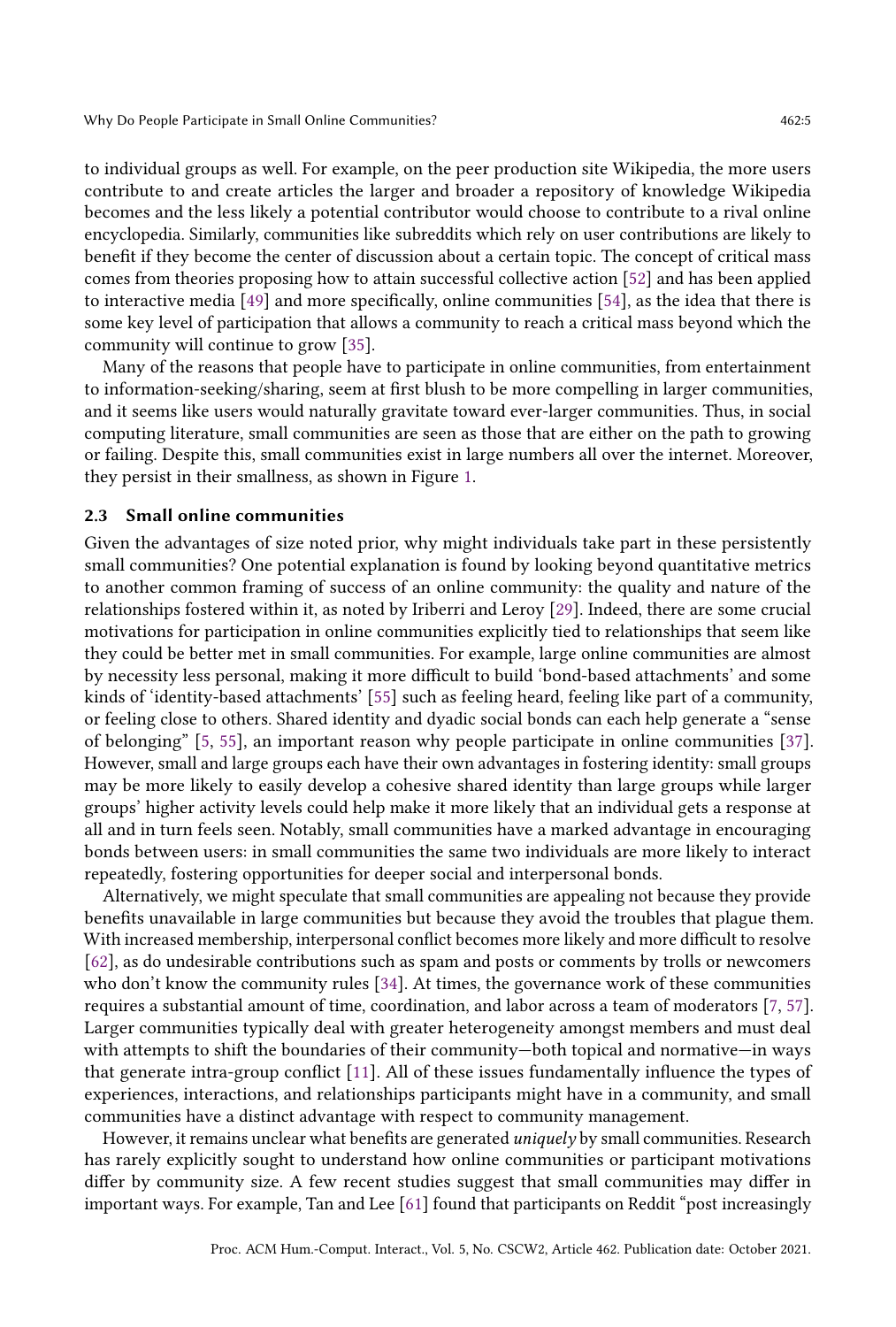<span id="page-5-0"></span>

Fig. 2. These plots show the number of unique commenters who commented on each subreddit in March 2020. A shows all subreddits that had at least one comment. B shows only those subreddits which had at least one comment in each of the previous 23 months. This filtered list included our sample for interviews, and subreddits that we drew participants from are are highlighted.

evenly among a more diverse set of smaller communities" over time. In a study looking at wiki communities, Foote et al. [\[25\]](#page-21-11) found that many community founders in fact intentionally start small communities, focused on narrow topics, without seeking or expecting a large following.

While the growth-as-success assumption underlying much of social computing research on online community success and participation suggests—and at times explicitly states—that small communities are failures, the fact that they not only exist in great numbers but also persist over extended periods of time suggests otherwise. Previous research sometimes uses community size as a variable to predict future activity levels, but we know precious little about the ways that participants perceive and experience communities of different sizes, or how size plays a role in participants' decisions to participate at all. Better understanding when, how, and why participants choose to take part in small communities that persist can help to moving towards a more nuanced understanding of community success and the ways in which participants diversely find value in different kinds of online communities.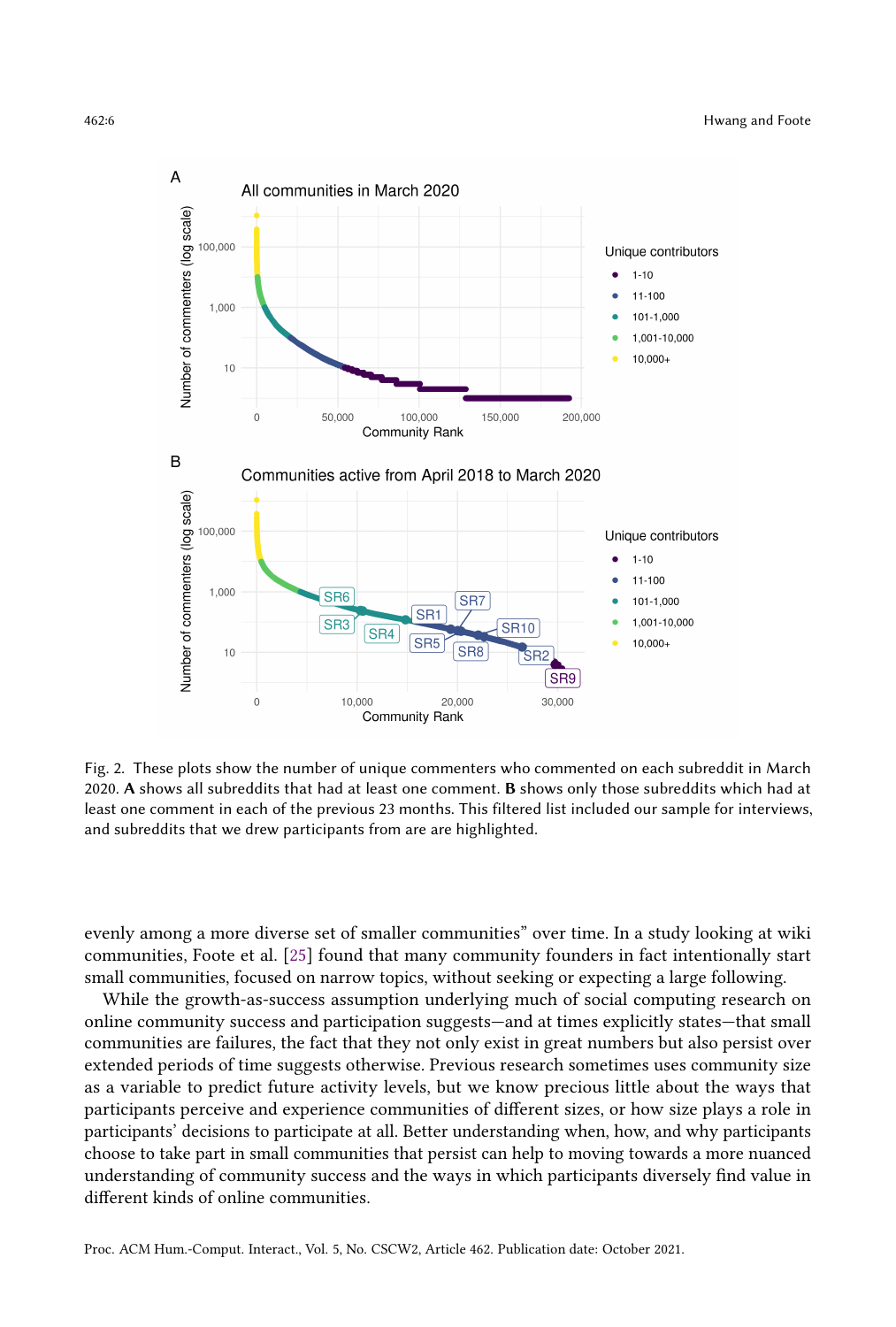# 3 APPROACH AND METHODOLOGY

The site of our research is Reddit, a popular discussion-based website made up of over one million communities called subreddits. Reddit's subreddits can be seen as the contemporary equivalent of classic online communities like those on Usenet, and each has their own topical focus, moderation team, and subscribed users. Subreddits have been the focus of a large amount of research from online community scholars, examining both individual subreddits [\[22,](#page-21-12) [34,](#page-22-3) [38\]](#page-22-14) and the relationship between them as they sit in what Jhaver et al. [\[30\]](#page-22-15) call a "multi-community environment" [\[13,](#page-21-13) [24,](#page-21-14) [30\]](#page-22-15).

Reddit is particularly well-suited for studying communities of different sizes, with subreddit communities that see monthly contributors in the single digits to those in the hundreds of thousands—capturing a wide range of "smallness". Its advantages as an empirical site of social computing research additionally include its popularity and cultural influence as well as the publicly accessible data it provides. Because of this, Reddit has been extensively examined in social computing and CSCW literature [See [6\]](#page-20-5). A number of large-scale studies explore things like the dynamics of participation [\[26,](#page-21-15) [61,](#page-23-14) [61\]](#page-23-14) and the creation and spread of moderation practices and rules in communities [\[13,](#page-21-13) [24\]](#page-21-14). Qualitative research has explored the work of moderation [\[22\]](#page-21-12), gatekeeping [\[40\]](#page-22-16), and the dynamics of newcomer integration [\[34\]](#page-22-3). Design work has explored topics like how interface changes can influence cooperative behavior [\[50\]](#page-23-15).

#### 3.1 Defining a set of small communities

To answer the question of why persistently small online communities exist, we must identify what constitutes a small community on Reddit. Notions of 'small' and 'niche' are contextual, relative, and likely differ between platforms, between technologies, and between users. For example, a group text starts to feel large once there are ten or twenty active participants, while a 'small' subreddit may contain dozens or even hundreds of participants and even more lurkers.

In Reddit, as in many online contexts, we see extremely skewed patterns of participation and attention. The top panel in Figure [2](#page-5-0) shows the number of unique users who commented in each community on Reddit in March 2020. The vast majority of subreddits have very few participants, while a few have tens or even hundreds of thousands of unique participants each month. In our study, we locate 'small' communities in the long tail of participant counts seen in Figure [2.](#page-5-0)

Two types of communities are temporarily 'small': those that are on their way to growing larger and those that are on their way to disappearing. While more research is needed to understand why users participate in extremely small and extremely short-lived communities, this project focuses on understanding what we are calling *persistently small communities*. As Figure [1](#page-1-0) shows, most consistently active subreddits remain approximately the same size over time, and most of these subreddits typically have between 10 and 1,000 monthly participants. For this study, we used the Pushshift Reddit dataset [\[6\]](#page-20-5) to identify a subset of persistently small subreddits, which had between 5 and 100 unique contributors monthly for at least 36 different months and under 10,000 subscribed members.<sup>[1](#page-6-0)</sup>

## 3.2 Data collection

We conducted 20 semi-structured interviews with participants of Reddit to learn about their experiences on small subreddits. The interviews were conducted in two rounds, one in November 2020 (twelve interviews) and one in February 2021 (eight interviews). The interviews were transcribed within a week of the interview but analyzed after each respective round of interviews. At each

<span id="page-6-0"></span> $1$ This is slightly different from the filtering criteria used to produce Figures 1 and [2](#page-5-0) but produces a very similar set of subreddits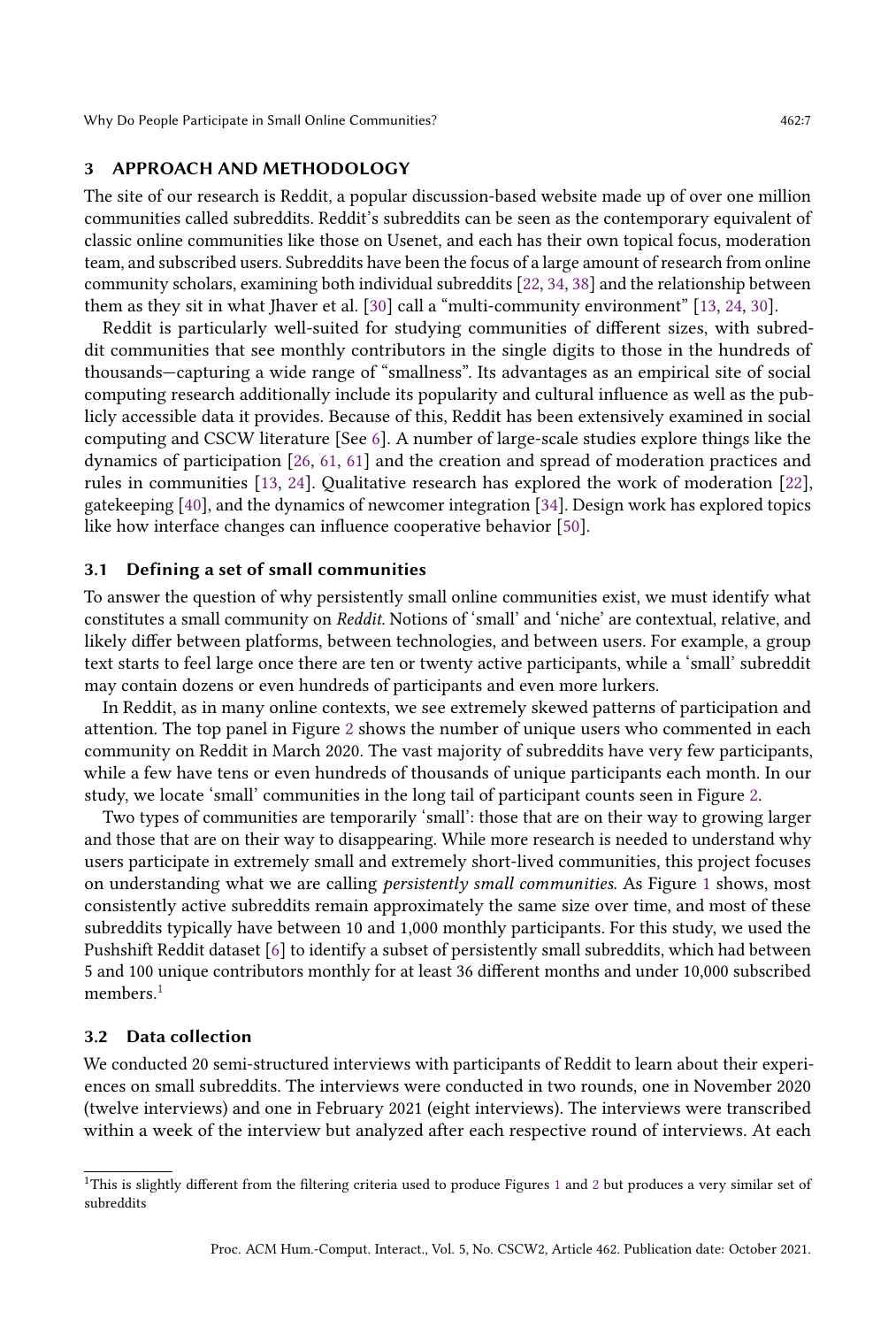round, this allowed us to look across individuals' experiences, develop inductive codes, and reflect on how the interviews related to prior work on participation and community size.

Participants were recruited through posts on the subset of small subreddits identified, as described in the prior section. We used a simple script to generate a random set of 100 communities to begin. We then performed a manual inspection of the sample of communities, with the goal of ensuring an final sample that fulfilled two criteria: (1) online communities across a variety of (small) sizes; (2) online communities focused on both hobbyist interests and non-hobbyist interests. To ensure that we covered these, we followed the non-representative stratified sampling method described in  $[66]$ <sup>[2](#page-7-0)</sup>

As part of our inspection, we also ensured that the community was active (and not, for example, simply populated by automated posts). Once a community passed each of these checks, we reached out to moderators via the modlist $3$  to ask for permission to post in their community. Upon approval, we posted a recruitment post with a link to a screener survey and then scheduled interviews. Following interviews, we created transcriptions of each interview.

In total, we reached out to 42 subreddits. In the end, we interviewed 20 people recruited from 10 unique subreddits, two of which were subreddits aggregating research opportunities that we did not directly post to, but where others shared our recruitment post. Because those subreddits met our size and activity criteria, we kept these interviews in our dataset. Furthermore, in the course of our interviews, we also discussed other subreddits that interview participants were active in. Metadata about the primary subreddits and the subset of these secondary subreddits that are explicitly cited in our findings appears in Table [1.](#page-9-0)

Each interview ran between 45 and 90 minutes and was conducted in English. Participants were given \$15 USD for their time. All interviews were conducted by the same interviewer (the first author) via password-secured video calling. The interview protocol we used to guide these interviews focused on: (1) the participant's experiences in the small community they found our post on; (2) other online communities, Reddit or otherwise, the participant was active in; and (3) comparisons between the experiences in the small community and other communities. We sought to contextualize each participant's experience of the relevant small community within their broader online experiences in order to better understand the value the small community provided.

## 3.3 Description of interview pool

An important note about Reddit is that its user base is heavily skewed, with users usually being younger, male, and based in the West and Global North [\[12,](#page-21-16) [59\]](#page-23-17). While all of our participants did come from the West and Global North, our resulting interview pool was much less skewed in other respects. The interview pool consisted of 20 individuals. We did not interview minors, and participants ages ranged from 18 to 48 with a median age of 30. Participants were located in three different countries, with 18 being in the United States and two in Europe. Within the United States, participants were from 12 different states. Our participants included 10 men, eight women, and two non-binary individuals.

Participants were recruited from 10 unique subreddits. Their tenure on the subreddits ranged widely: one participant had joined their community earlier in the week and others had joined within the last year, while some participants had been in their community for over 10 years.

The subreddits that participants were recruited from vary in their degree of smallness: in March 2020 (the last month for which we have full data), they saw anywhere from 5 to 240 unique contributors—all small relative to Reddit, but variable in how small. We provide a description of the

<span id="page-7-0"></span><sup>&</sup>lt;sup>2</sup>A table outlining our approach is included in the Appendix.

<span id="page-7-1"></span><sup>&</sup>lt;sup>3</sup>This is a messaging system that sends a message to all of the moderators for a given subreddit.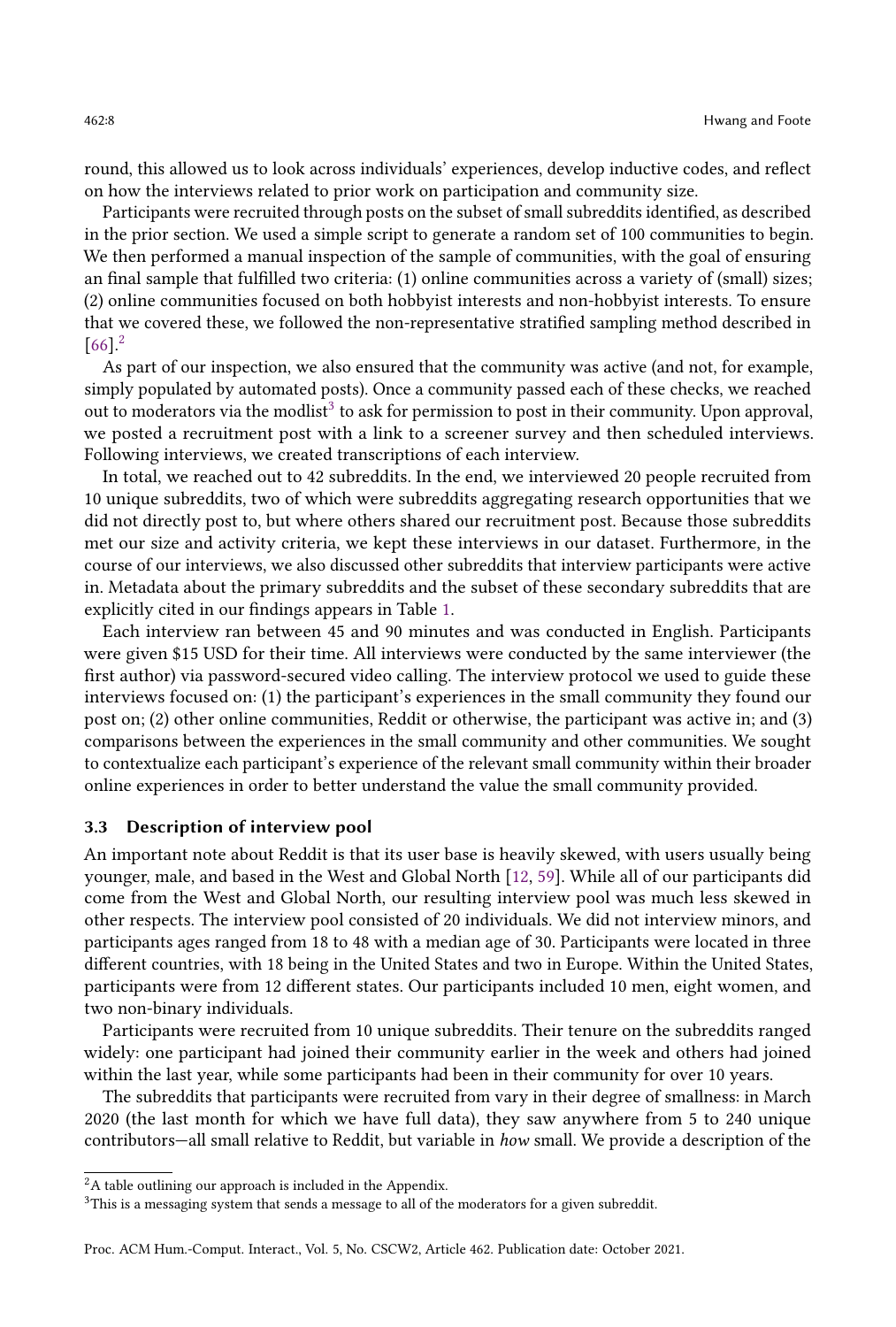original ten subreddits and three other small subreddits substantively discussed in the interviews in Table [1.](#page-9-0)

## 3.4 Qualitative analysis

Our analytical approach followed Braun & Clarke's thematic analysis approach [\[8\]](#page-21-17). The analysis process involved two stages, corresponding to our two rounds of interviewing. After the first round of (twelve) interviews, the first author performed an initial line-by-line inductive coding of all the interviews, iterating over the interviews as needed. The first author then organized codes into a visual "map" of related codes, iterating over them to cluster and organize codes based on the transcription content they coded. The first author produced an initial set of memos to go with this code map, and then both authors reviewed it to reach agreement on the codes.

Guided by the map, we generated memos across all interviews to identify themes and patterns in the interviews as well as connections across codes that might respond to our guiding question of the value participants found in the small communities they participated in. Memos were generated in multiple rounds, from continued discussions between the authors and after receiving feedback from colleagues in our research working group. Guided by our initial questions about value and small communities, our attention leaned to how and why participants distinguished the community from others and in what ways they were engaged with it.

From this first set of interviews, we found that we did not achieve information saturation [\[15\]](#page-21-18). Based on the gaps and further directions identified in the memos, we adjusted our interview protocol and conducted our second round of interviews. After the second round of interviews, we again performed line-by-line coding for the eight new interviews. In this round, we primarily utilized the codes from the first round of interviewing and coding but also generated new inductive codes as appropriate. We updated the code map and wrote more memos, which focused on synthesizing across both sets of interviews. Leveraging two rounds of feedback—one on memos and one on initial findings—with our research group, we held several rounds of discussion together about the memos and code map to refine the findings until reaching agreement.

# 3.5 Anonymity and privacy of participants

Because Reddit consists mostly of public pages as well as viewable histories of a user's activity, it could be possible to identify a user, especially those in smaller and topically-unique communities. As a result, we modify, obfuscate, or omit details that could either identify the participants, specific users, or the subreddits in question. The stories and quotes below often reflect points and issues raised by multiple interview participants.

#### 4 FINDINGS

We identified seven major themes from the interviews we conducted. The first four directly consider the benefits that our participants receive from their small communities. A fifth theme considers how participants conceived of and perceived the size of the community, while the final two themes consider how small communities relate to other communities that participants participate in.

## 4.1 "Singularity of purpose"

Small communities often provided little pockets of highly specific content. This hyperspecificity of topical focus of the community is a major factor that permeates every aspect of the community. Frequently, participants seemed to join and follow communities that appealed to a specific purpose or goal they had in mind; that is, they specified narrow slices of content types on a topic by following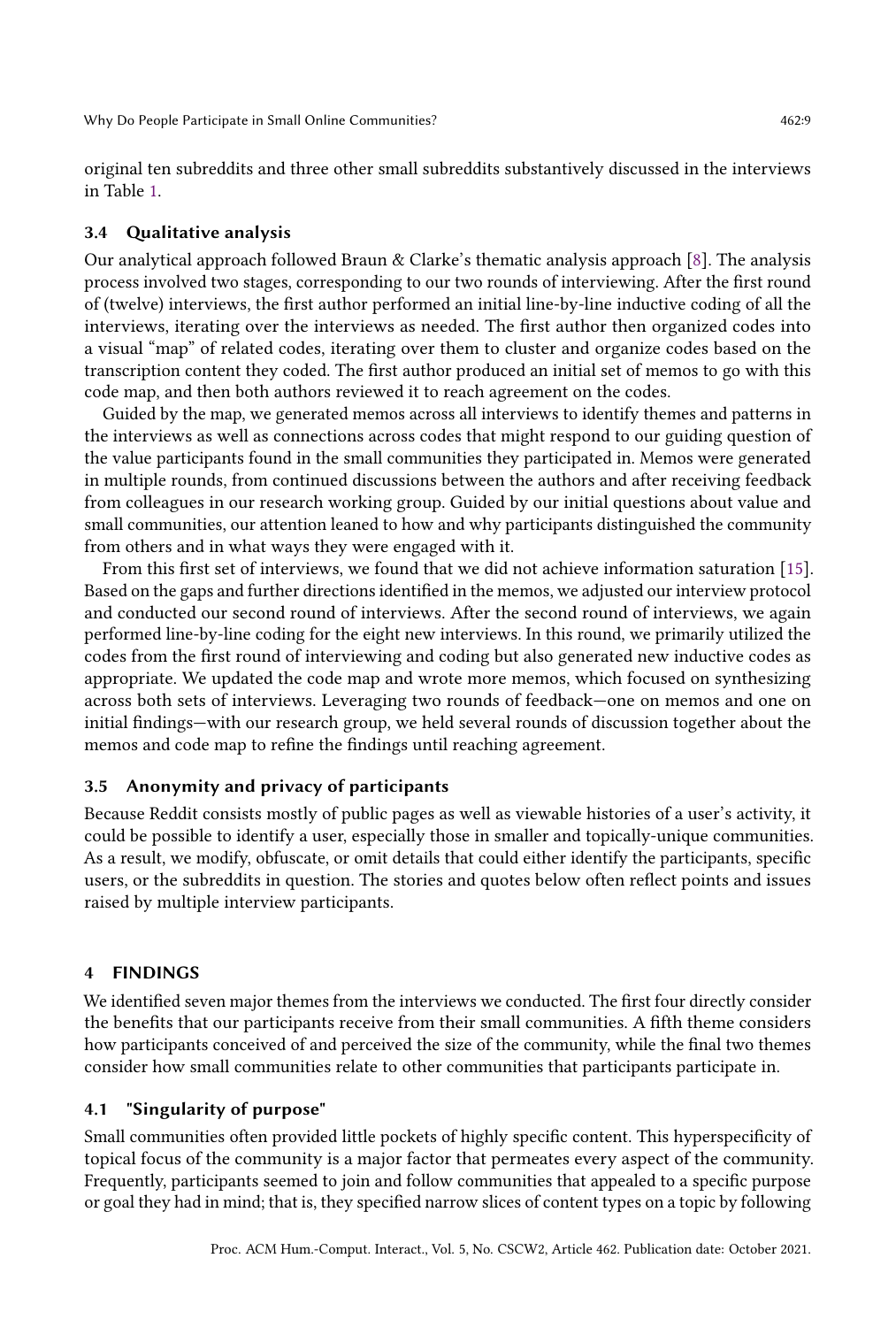<span id="page-9-0"></span>

| <b>SR</b>        | Pseudonym  | U.C.            | Age (year)      | <b>Topic</b>                       | Participants                      |
|------------------|------------|-----------------|-----------------|------------------------------------|-----------------------------------|
| SR <sub>1</sub>  | data       | 60              | 6               | data archiving                     | P1, P3, P7                        |
| SR <sub>2</sub>  | manga      | 15              | 10              | a discontinued manga               | P <sub>2</sub>                    |
| SR <sub>3</sub>  | visions    | 230             | 12              | visions of the future              | P <sub>4</sub> , P <sub>5</sub>   |
| SR4              | fiber      | 120             | 12              | a fiber art technique              | P6, P9, P12                       |
| SR <sub>5</sub>  | band       | 50              | 9               | an inactive music band             | P8, P11                           |
| SR <sub>6</sub>  | breakfast  | 240             | 11              | a breakfast food item              | P <sub>10</sub>                   |
| SR <sub>7</sub>  | friends    | 50              | 6               | a group of friends                 | P13, P17-19                       |
| SR <sub>8</sub>  | research 1 | 35              | $\overline{4}$  | paid research opportunities        | P <sub>14</sub> , P <sub>15</sub> |
| SR9              | beverage   | 5               | 7               | exchange of beverage ingredient    | P <sub>20</sub>                   |
| <b>SR10</b>      | research 2 | 35              | $\overline{4}$  | paid research opportunities        | P <sub>16</sub>                   |
| <b>SR11</b>      | influencer | 740             | 5               | mocking a social media personality | P <sub>2</sub>                    |
| SR <sub>12</sub> | pregnancy  | $N/A^{\dagger}$ | $N/A^{\dagger}$ | pregnancy discussion               | P <sub>19</sub>                   |
| SR <sub>13</sub> | pet        | 20              | 8               | an unusual pet animal              | P <sub>8</sub>                    |

Table 1. Descriptions of subreddits (SR). SR1-10 are the subreddits recruited from. SR11-13 are additional subreddits mentioned that come up below. U.C. stands for "unique contributors" as of March 2020 (rounded to the nearest 5).

 $\dagger$  Subreddit is private and data is not available.

smaller communities that were offshoots of larger ones covering the topic more generally. For example, SR1 (data) deals with data archiving. This community is in essence a sub-community to a larger community of data-interested individuals, but SR1 focuses on a specific task that must be done in data archiving. Similarly, within the fiber arts community, SR4 (fiber) focuses on a particular method for a fiber art technique and is an offshoot of a large community centered on that technique more generally.

Even if the title of the community does not sound narrow, the way that the community approaches the topic is specific. In order to preserve anonymity, we give a hypothetical example: a subreddit called 'r/makeup' might focus on reconciling with significant others with no posts about cosmetics. SR3 (visions) has a similarly ambiguous title, but posts focus exclusively on only one meaning. Similarly, SR8 (research 1) and SR11 (influencer) are both communities whose topics could be construed in multiple ways. Yet, each focuses on a specific aspect of their respective topic: SR8, about research participation opportunities, focuses on only specific types of opportunities; SR11, about a social media personality, chooses to use the space specifically to cyberbully him. The hyperspecificity of all these communities point to a "singularity in purpose", described by P19 as generally important for communities to have to succeed. It is through narrowness that participants were able to glean what belongs in the community and develop clearer expectations about the content.

Moreover, this narrowing of the space leads participants to believe that other members had a high level of emotional investment. As described in later sections, several participants described how the community is so niche that people who are not that invested in the singular purpose of the community do not show up. Of course, not all participants were so engaged with the communities they discuss and not all communities were so involved. For example, P4 and P10 described their communities (SR3 (visions) and SR6 (breakfast), respectively) as something "just interesting to me", and "fun" while simultaneously noting that their engagement with the community was "lighthearted" or "just for entertainment". However, even in these cases, the communities maintain their hyperspecific nature.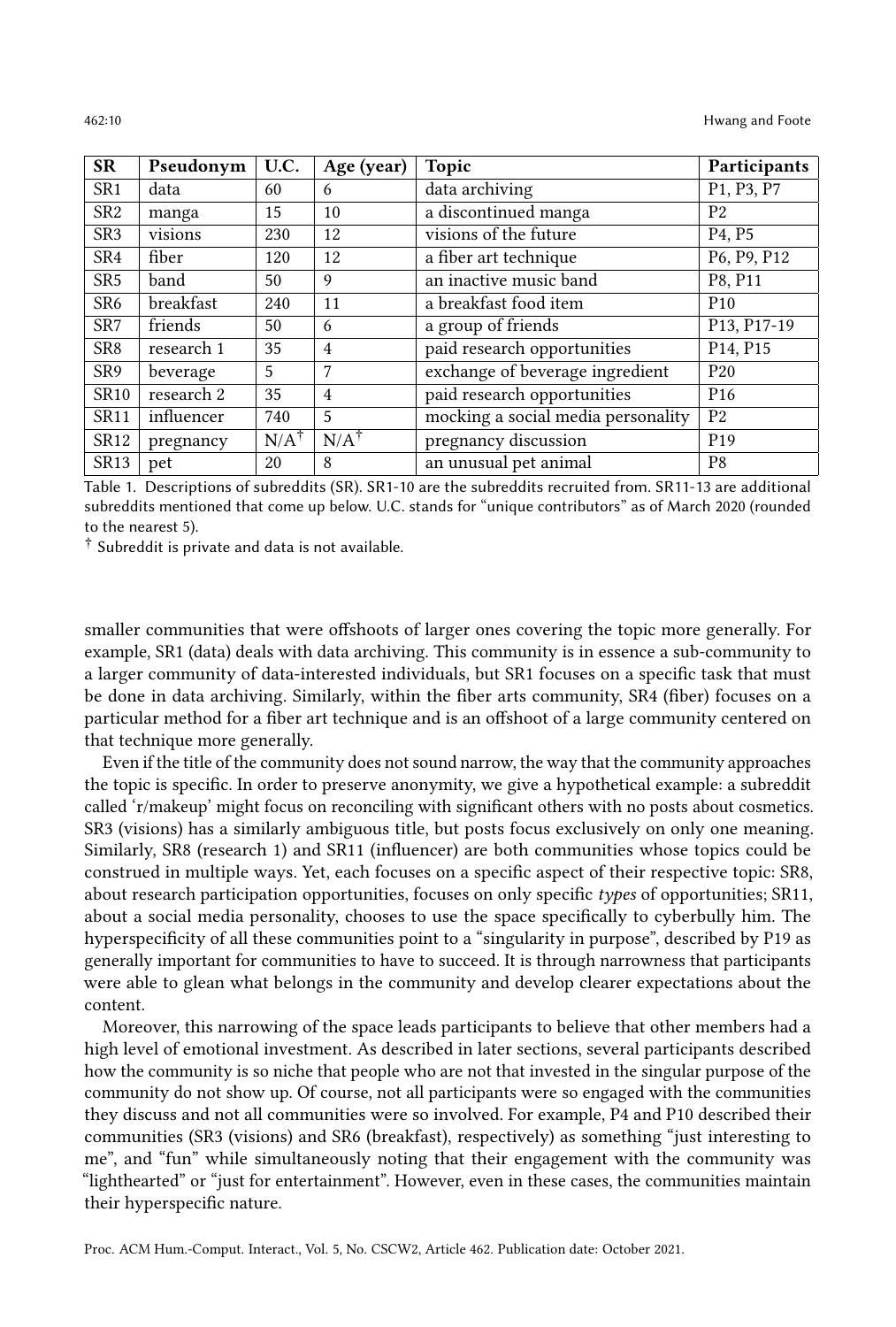# 4.2 Seeking expertise from narrow niches

Participants described how joining these small, hyperspecific communities helped them understand who they are interacting with. For example, P15 stated that people on Reddit were there for "the serious version of what they're looking for", and that on SR8 (research 1) he knew that he could take people seriously and trust the content there.

Similarly, P3 noted that SR1 (data) is made up of a "certain type" of person interested in making progress towards solving a problem that's central to the community's topical focus. In other communities, the topic is niche enough that the only individuals who go there are those who care enough about the topic to be discussing it in a serious manner. Thus, participants expected information and content in these communities to be of high quality and to find space for "serious" discussions. Moreover, they frequently expected expertise on the topic from the community, particularly in hobbyist subreddits, that they do not expect from larger communities:

[...] I can probably make a safe assumption that people there more often than not know what they're talking about. I'll definitely be much more specific and not try to water questions down with like, my broader scheme of things—I can get as technical as possible, right? If I were to ask like the same question over at [the larger parent community], I might want to give a little bit background on what I'm trying to do, why I'm trying to do it, you know, other things that I'm using, but [in SR1], I can just be like, hey, look, I'm trying to use this algorithm for this one thing. Why should I? Or should I not do it for this? (P7)

The expected expertise makes the community not only relevant but also more efficient for information-seeking and advice. These attributes both contribute to a distinct sense that the information in the community is reliable, or as P7 expressed above, he "can probably make a safe assumption that people there more often than not know what they're talking about." This holds true even for less explicitly hobbyist subreddits like SR6 (breakfast); P10 said of SR6: "[...] if I ever have a [food-item] related question, they'll jump right on it." Moreover, the community is sometimes the only space that a participant can get expertise on a specific topic. In discussing SR13 (pet), P8 remarked that there is nowhere else she could get similarly detailed information about how to take care of her uncommon pets.

On the other hand, participants noted that it was relatively easy to spot an 'outsider' who didn't actually care about the topic the way that community members did. P11 discussed how he and the rest of the community in SR5 (band) valued authentic interest in the the band that was the focus of the community. Specifically, he could tell whether someone in SR5 actually cared about the band:

The people who are fanatical about it, and like know every word to every song [by the band] and stuff... It's obvious who those people are, and it's obvious what they're getting out of it. And you can tell when somebody is not functioning on that [level]. I'd say that there's more often than not, there's a—that personal revelation kind of subtext going on in a post, somebody posting about the genuine value that this album has brought to their life.

Put another way, because individuals in the community are interested in the highly-specific topic of the community, this allows participants to bypass noise and engage in rich discussion about it. In this way, homogeneity of interest-level actually enables diversity along other dimensions and participants frequently described how diverse the perspectives, content, and people in their communities are. For example, one of the things that P3 appreciated about SR1 (data) was the opportunity to hear other peoples' perspectives and contribute one's own perspectives on how to approach a data problem. Pulling up an example of a post he enjoyed in SR1, a discussion of a technological tool, P3 noted: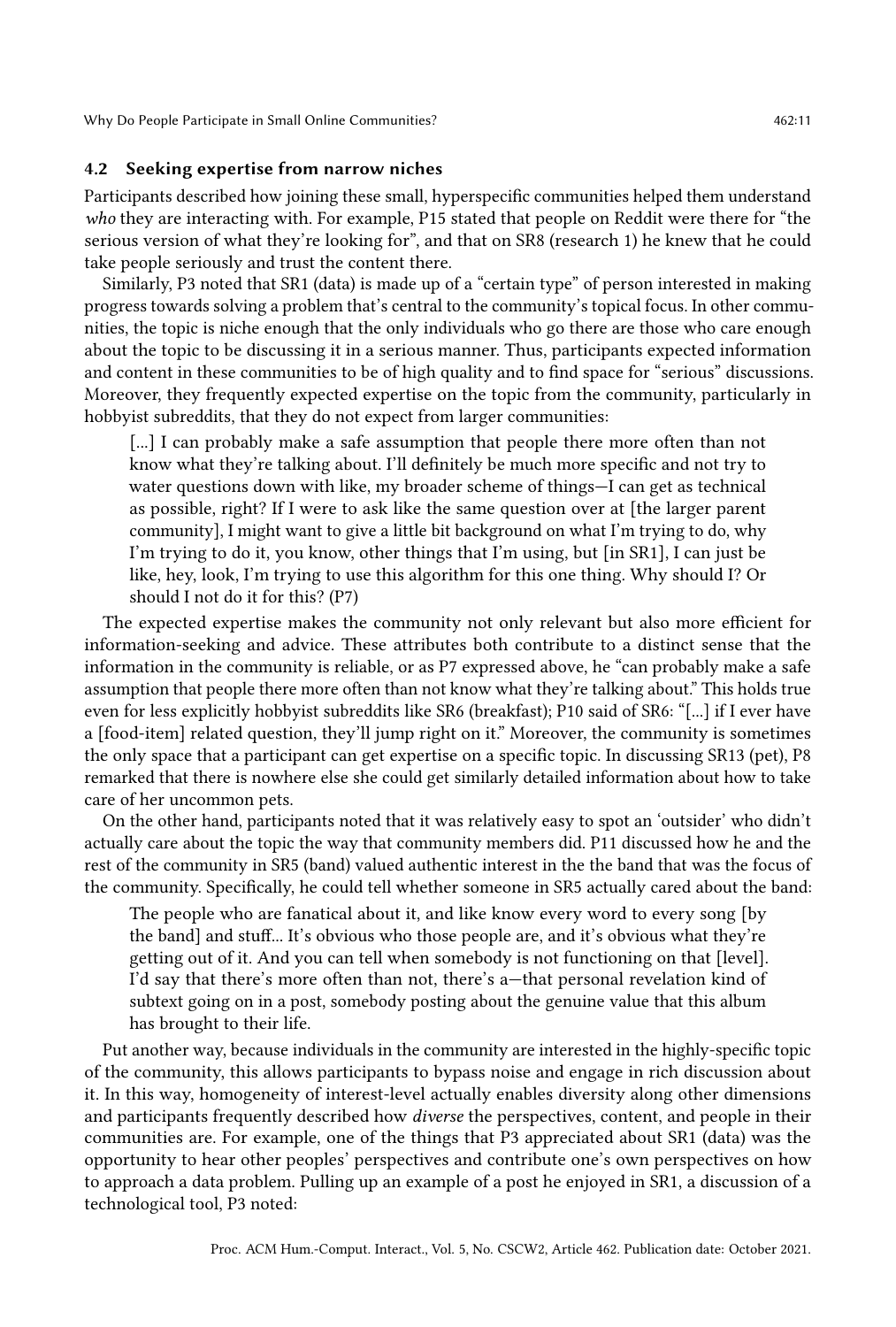[...] you can see that there's people talk about the pros and cons of [the technical tool]. And for me, the discussion is kind of fundamentally [affirming others' points] and then giving a different viewpoint, right? Where it's like, oh, it's slow. It's difficult to use. It's like yeah, I echo that. And then you have the personal feedback of Hey, I haven't seen this mentioned, but I had an issue with [the tool] rotting or scratching. And oh, by the way, here's a cool different way to deal with it, if you want to take a look at that. So it's kind of like trying to share a mixture of experience along with personal pros and cons.

# 4.3 I care about the personal, but not the person

One way a community can provide distinctly unique, original content is through posting personal experiences, information, and content contributed by users. For example, P5 follows SR3, a subreddit related to discussing predicted visions of the future; she is unlikely to find a group of people engaging in this and sharing their personal visions in other places. Several participants in hobby-related subreddits mention the frequency of posts showing off someone's craft. One particularly interesting aspect to the personalized nature of the unique content is also the *proxy experience* that consumers of that content get. P8 described how she is able to "experience" the band she likes through the stories and recordings posted by community members, especially valuable because the band is permanently disbanded following the death of the lead singer. P3 and P7 talked about learning from the projects of others or benefiting from the labor-intensive projects done and shared by people on SR1 (data) that they find interesting but would not pursue themselves.

Given the importance of the *personal* in the content of these communities, one might assume that participants in these small communities come to know one another and build relationships. However participants repeatedly noted that they do not particularly have an interest in individual users nor do they notice them. Participants often shrugged off questions about other users with comments like, "I just don't really tend to pay attention to [usernames]" (P11) or "I don't really look at the names" (P16); participants were typically more interested in interacting with the group as a whole rather than in one-on-one interactions with individuals. Participants reported maintaining a distance from other group members and engaging primarily with the content and not the poster. At the same time, participants strongly believed that others in the community are "like them" because they share this very specific interest, suggesting a sense of shared group identity amongst community members. A few participants discussed how finding people who were like them made them feel like their interest was more "normal". Sometimes this was through finding others who had an even more extreme interest in the topic, like the case for P10 on SR6 (breakfast):

I like [food item] a lot more than most people [...] a lot of times what happens when you get introduced to a subreddit that's related to an interest you think you're at the extreme end of interest, and then you realize that there are people who go so much deeper than you. So it makes you feel a little more normal as well. Because there are people who, you know, they post like their [food item] hauls, and you know, they'll have pictures of dozens of boxes of [food item], like obscure things I've never heard of [...]

Although uncommon, we did find cases where participants personally know other users, beyond Reddit, and even made some "Reddit friends". P1 talked about his friend who introduced him to the data archiving community. P9 and P12, both in two fiber arts communities (one being a large community), noted that they know some of the people they interact with on Reddit, though it's not clear how they got to know these people. In the case of fiber arts communities, there is a strong online community across multiple platforms as well as offline events.[4](#page-11-0) Despite these exceptions,

<span id="page-11-0"></span><sup>4</sup>Ravelry is a major platform used by members of fiber arts communities and frequently mentioned by participants.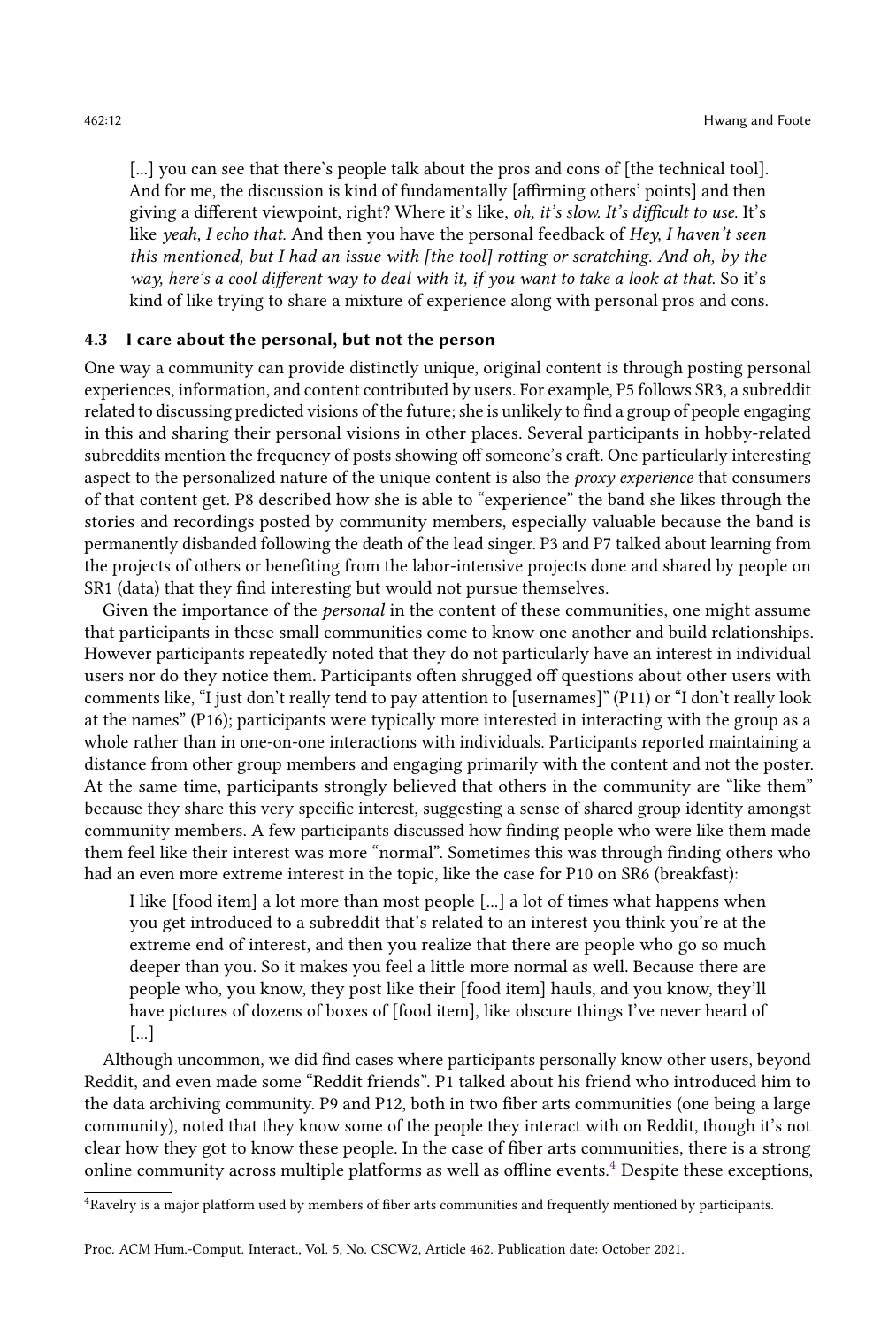nearly all of our participants—including P1, P9, and P12—described focusing on the content of the community rather than on the individuals who participate in their respective communities. The only true exception was SR7 (friends). This community is composed of a group of friends, many of whom met each other through the subreddit for the city that they live in. Our other interview participants suggested that this is rare and that even most small subreddits are composed primarily of strangers who remain strangers.

While friendship formation was rare, a few participants noted that there are some usernames they come to recognize over time. These users are sometimes users who are very active across many subreddits, though participants did at times recall specific users who had made some memorable contributions to the community (although even in these cases they tended to have difficulty recalling the specific username). For example, P7 in SR1 (data) recalled a user who had made a series of highly detailed posts about a massive data project because they enjoyed the posts. However, P7 went on to explain that he isn't particularly interested in the individual user, just the content. In fact, several participants noted that to be recognized on Reddit often carries negative connotations: a widely known user is probably infamous rather than famous.

#### 4.4 Getting away from negativity

Overall, participants saw their small communities as positive, supportive spaces. They often described their communities as "different" from the rest of the Reddit or other spaces on the internet, which they described as "toxic". For example, P11 called SR5 (band) "one of the few places on Reddit that I genuinely feel like I found something that feels different [from Reddit and the internet more broadly]"; P5 noted that she enjoys being in SR3 (visions) because she can just "get away from all the negativity [in the world]."

Repeatedly, participants described the goals and motivations of others as being more pure in small communities. This was often described in contrast with larger communities where others often post or comment "for Reddit karma", which is a sort of points system that tracks popularity and engagement for each user. Because there are so few users in small communities, participants claimed that those just seeking karma go elsewhere. In fact, participants frequently noted that they did not post unless they felt they had something useful to contribute. Many participants were self-declared lurkers who preferred to consume the content of the community. However, participants did not indicate that they felt that being a lurker meant they were not part of the community. For example, many participants actively up- and downvoted posts—which they saw as an important way to support other individuals' posts—and several frequently mentioned at least skimming through every single post.

Participants described their communities as spaces where dialogue, discussion, and conversations can be held in productive, positive ways. Participants frequently referred to conversations as respectful or civil; described other members of the subreddit a "good people" (P13) and generally "nice" (P5); and noted that actual dialogue and discussion could be exchanged in the community without devolving into harassment and arguments (in contrast to other online spaces). For some subreddits, particularly in SR1 (data), where there is a distinct task being addressed, multiple participants described these interactions as a kind of collaboration amongst community members. More generally, participants described a sense of support felt in the community and a desire to hold it up, as the community served as a unique space for this topic. This sense that the community is a unique space of discussion—not only topically but also as a positive, uplifting space—is important because it additionally can make some content that might be regarded as repetitive, annoying, or boring now acceptable. For example, P6 noted of his fiber arts community: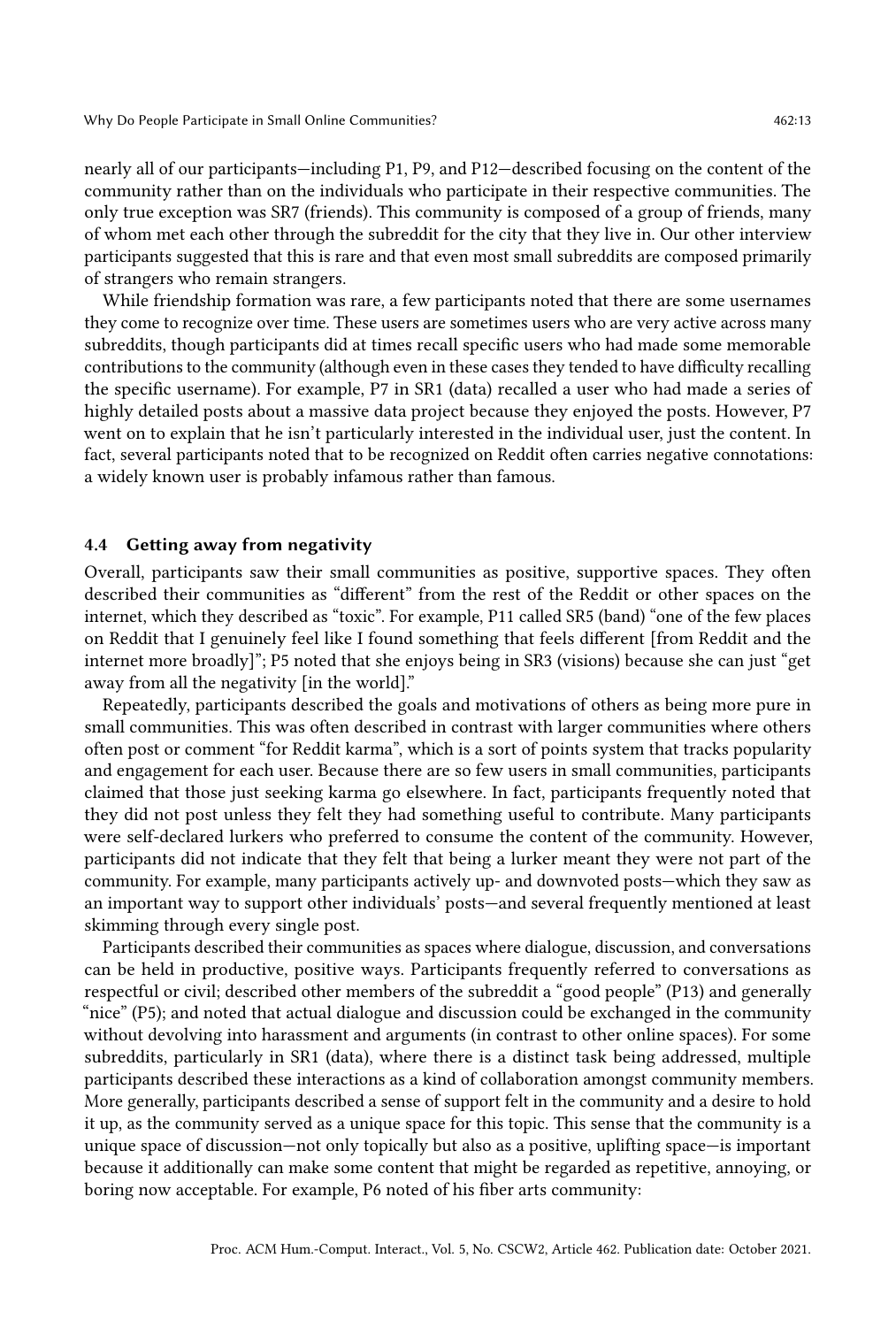Well, the not so interesting part is usually when stuff is like, I've already tried it before. But at the same time, you can keep it interesting by reminding yourself that you're someone who's got a little more experience maybe than the person who's posting, you can offer your advice, how you've conquered specific challenges before, you know, that sort of thing. So [...] just because a post in and of itself isn't intrinsically interesting, doesn't mean you can't get something interesting out of it.

In turn, negative incidents are seen as being committed by outsiders. P11 described a time where a poster seemed to try to essentially scam the members of the community. When asked if the incident had changed how he felt about the community at all, P11 dismissed the notion, stating that it was clear that the poster could not have been a "real" member of the community. While talking about the lack of conflict and problems within his community, P7 described this as everyone having shared expectations: "When you have a really small group of people [...] it's more likely for everyone to be on the same wavelength." Moreover, the narrowness of the topic that the small community centered around also helped ensure that participants were "on the same wavelength".

Part of this impression may be due to the fact that the small communities manage to selfmoderate without much apparent governing overhead. Participants often mentioned never noticing moderators or moderator action, describing them as rather invisible and moderation as "bottom-up". Moreover, participants were frequently unaware of what the rules of the subreddit even were, or reported that the community actually had no subreddit-specific rules.

Notably, P20 provided a counterexample to the effective self-moderation narrative, recounting difficulties in handling spam bots in a small subreddit he started and moderated, an issue which P20 believed arose after bots started targeting smaller communities attached to larger ones (as the subreddit in question was an offshoot of a broader community). The spam bots became such a problem that he had been forced to "purge" the posts in the subreddit, after which he found that "nobody had really posted anything there [since]." However, P20 also noted that this was an exception and bots are usually less of a problem in small communities in general: "I think if you're in a smaller community there are fewer bots [...] and there's more actual interesting posts being made as a percentage [of all posts in the community]."

While our participants overwhelmingly described their experiences in smaller communities as positive and supportive, obviously not all small communities are wonderful, happy spaces. Indeed, it is possible that finding a community of like-minded others can at times encourage hateful or dangerous behavior. For example, while talking about SR2 (manga), P2 briefly described SR11, another small community in which he had participated in the past and which was dedicated to mocking a social media figure with a disability. However, even though those norms promoted horrific behavior, it is worth noting that individuals still held shared expectations about how to act, what to post, and what might be considered acceptable. As a result, even in this toxic community there was a lack of intra-community conflict, similar to the other more pro-social communities in our dataset.

# 4.5 Awareness of size and ambivalence about growth

How did participants in small communities think about the size of the community and community growth? Size in general appeared salient to participants, who typically conceived of the communities that they belonged to as small, and often described experiencing qualitative differences in communities of different sizes, some of which are captured above.

Some participants explicitly stated that they liked the smallness of their community: this way, the rate of content was reasonable such that they could read or skim all of the posts and uninteresting spam didn't make its way into their feeds. Moreover, the small community size contributed to a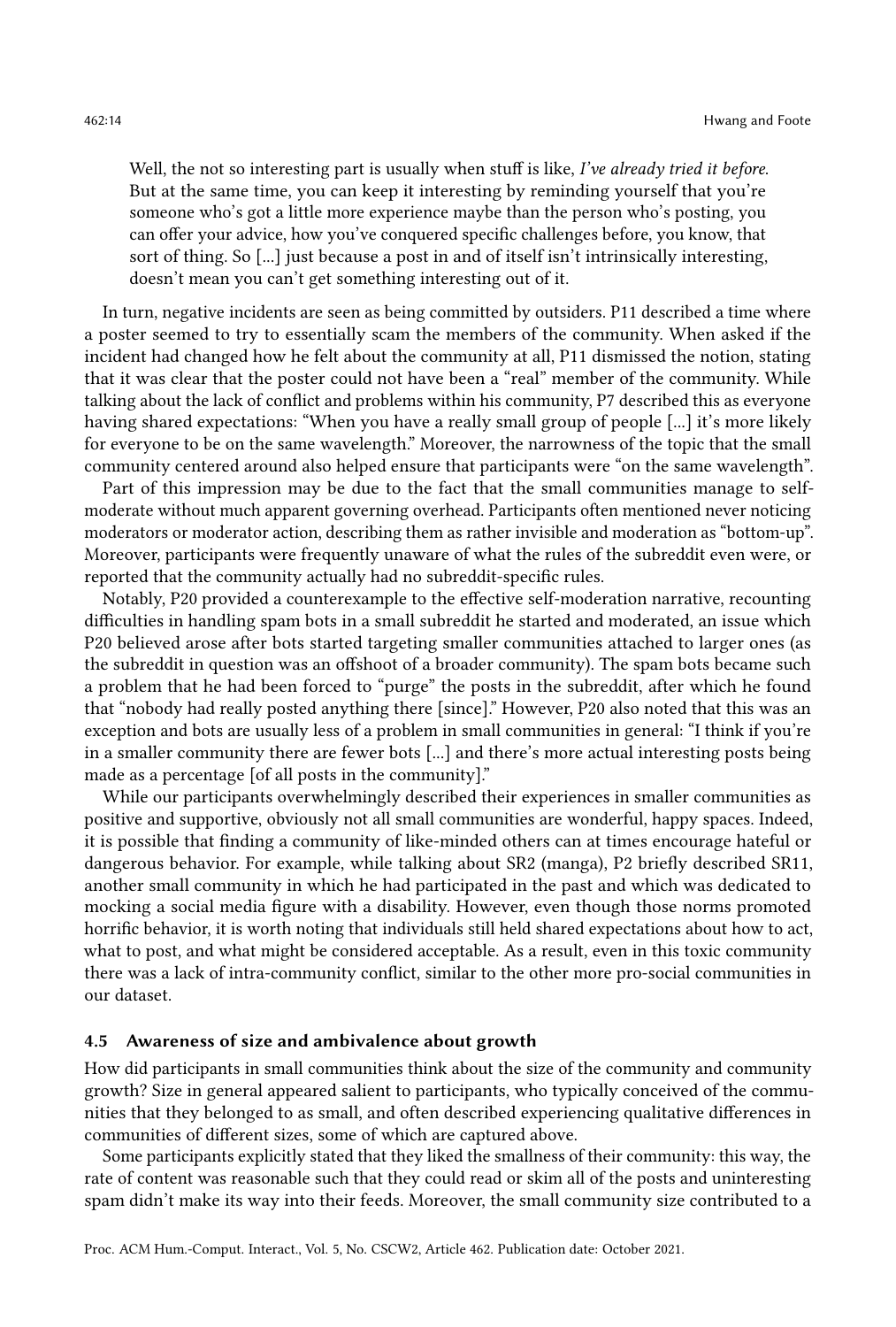sense of shared understanding about what the community was about and helped to protect the community from trolls, spammers, and karma-seekers, who would get little pay-off from harassing a small community.

However, size was not necessarily at the forefront of participants' minds. Participants demonstrated a mixed bag of feelings about size as a characteristic of the communities they engaged in. There were those who didn't care about size at all (one participant remarked, "I literally don't think about it at all when I look at subreddits"), those who recognized it as a factor in their community experience, and those were very aware of the sizes of the communities they engaged in. Frequently, the third group was made up of individuals who were more involved in Reddit, such as long-time Reddit users or moderators on the focal community or elsewhere.

Across these groups, participants varied in the degree to which they desired growth. Most participants expressed neutral sentiments about growth: they neither minded it nor saw it as a negative thing, so long as the existing character of the community would be maintainted. In part, these participants did not mind growth because they believed that even with growth, the community was topically unique enough that they did not anticipate many problems: either the community would hit its natural size limit due to the scope of the community's topical focus or the topic was specific enough that the only people joining would be those who care about the topic. A few participants actively wanted to see growth because they wanted to see more content from the community. P6, for example, noted that he actively commented or upvoted posts and comments because he wanted to see the community (SR4, fiber) survive. He encouraged individuals to post and pushed for the community to grow enough to reach "critical mass". However, participants like P6 also frequently noted that this growth was undesirable in sudden bursts; P1 said he would like for SR1 (data) to grow, but only in a 'trickle'.

Overall, size was salient, but smallness did not present a major concern for participants and at times was seen as beneficial. There was no clear call for growth across participants, suggesting that growth is not a central desire for participants in our set of persistently small communities.

#### <span id="page-14-0"></span>4.6 Curating an online experience

Conversations with participants revealed that following small communities was not only a way to be exposed to content about a topic, but also part of a larger strategy for curating a personalized experience across all of Reddit. All of the interview participants took part in multiple communities, some being subscribed to hundreds of subreddits. Thus, their participation within these small, highly-niche communities is part of a broader strategy of curation of content across communities. One participant, for example, on a subreddit about research study opportunities, noted that all of the subreddits she follows are school- and career-related. As a college student, she uses Reddit to get the latest updates about her school as well as potential career paths she is considering taking. In this vein, her participation in the research studies subreddit is in part related to her interest in conducting research in the future.

Other participants tended to have a broader range of subreddits they followed (i.e., not necessarily just work-related). However, the basic principle of curating for specific content of interest remains consistent. While participants are intentional about why they continue to subscribe to and participate in subreddits, they often described initially joining communities without much active thought. They described finding subreddits in various ways, often saying that they joined the subreddit almost immediately or didn't have to really think about it before clicking "subscribe" as it aligned with their existing interests. Joining and leaving communities is part of a continuous process, where subreddits are continually added and removed from a stream of content.

At times, participants engaged with both the small community as well as a larger parent community that engulfed it. Small communities discussed by participants were frequently nested niches: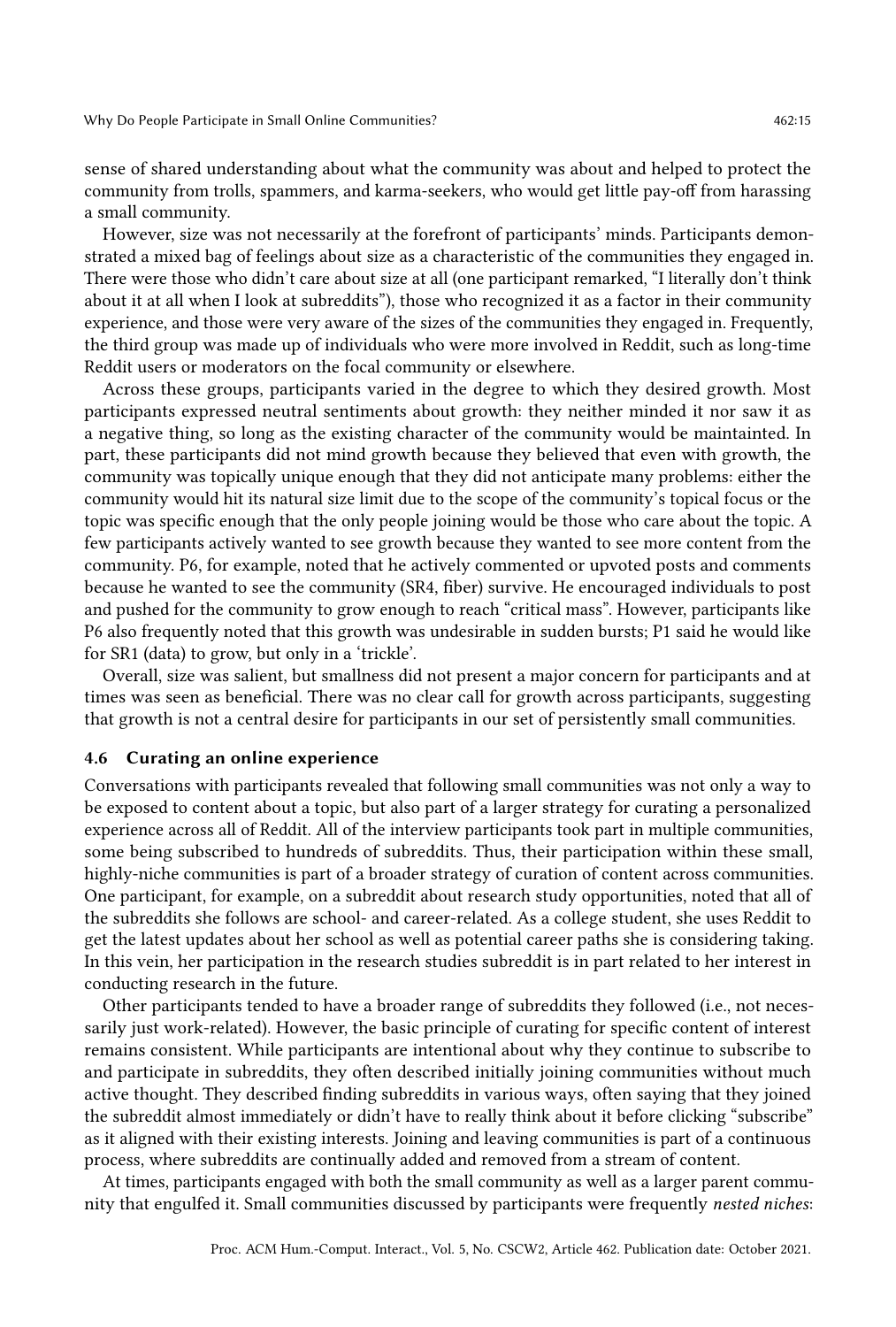offshoots of existing, larger niche communities. Even in cases where they were not direct offshoots, participants still typically discussed their small community in relation to larger, broader communities on related topics. The preference in following these smaller communities nested within larger, more general ones results from a number of motivations. First, some participants noted a higher signal-to-noise ratio. Smaller communities avoided repetitive content that could get frustrating, not only because fewer people posted but also because the smaller community filtered out content uninteresting to the participant, because it was focused only on the subspace of that topic. For example, P19 noted how SR12 (pregnancy) was an offshoot of a larger community. Both are about pregnancy, by SR12 is specifically for expectant mothers delivering in a given month. In fact, the larger community links to several communities like SR12 for different due dates. When asked why SR12 was preferable to the community it is nested within, P19 stated:

[...] it's more condensed. You know, because it's, I feel like it's on a shorter, tighter, smaller timeline. [In the parent community] you get in different cohorts of people coming in and out, so they ask the same questions. I didn't realize that these questions were asked a billion times over and over in a different way, by different people. But now I see that happening because I've been there long enough. [SR12] doesn't annoy me as much.

Other participants described wanting to avoid spamming individuals in larger communities with their specific questions, noting that they would get a better response in the smaller community anyway. Yet other participants found that the smaller community provided a more welcoming space to discuss the specific subtopic that they wanted to talk about.

Importantly, not all of the communities were explicit offshoots or nested in larger communities. However, even if a community was not an obvious offshoot of a larger one, it was defined by a distinct particularity within a broader topic. The uniqueness of content in a given community is a consistent thread throughout participants' experiences of their small subreddits. For example, P8, who is on SR5 (band), noted:

"[...] probably there are subreddits for just indie groups or something like that as a whole. But if you were to go into one of those, you probably get lost a bit in all of it. Like you wouldn't get [...] as well of a catered responses that you'd get in [SR5]. Like, if you went into an indie one and went, does anyone know this album, like by this? And where you can get it from? Like, they'd be like, oh, I've never heard of that band."

#### 4.7 Strategies for interacting with small communities

Participants described a number of strategies for interacting with small communities. The main Reddit homepage surfaces content from all of the subreddits that user subscribes to, and participants described occasionally running into a new post from the small community when scrolling through their home page. However, they frequently described deliberately seeking out content from these small communities. Because small communities see lower rates of content and levels of engagement compared to large ones, these communities were—as multiple participants put it—disadvantaged in the Reddit main feed algorithm, which participants claimed favors posts and content from larger communities that have more comments and upvotes.

One obvious and straightforward way of interacting with small communities is going directly to the community page, which many participants did. They found that directly navigating to the subreddit, sorting posts by newest, and then seeing what posts they had not yet read but looked interesting was an easy way to see what they had missed. This is very different from how participants described typically consuming content from larger communities, and this approach is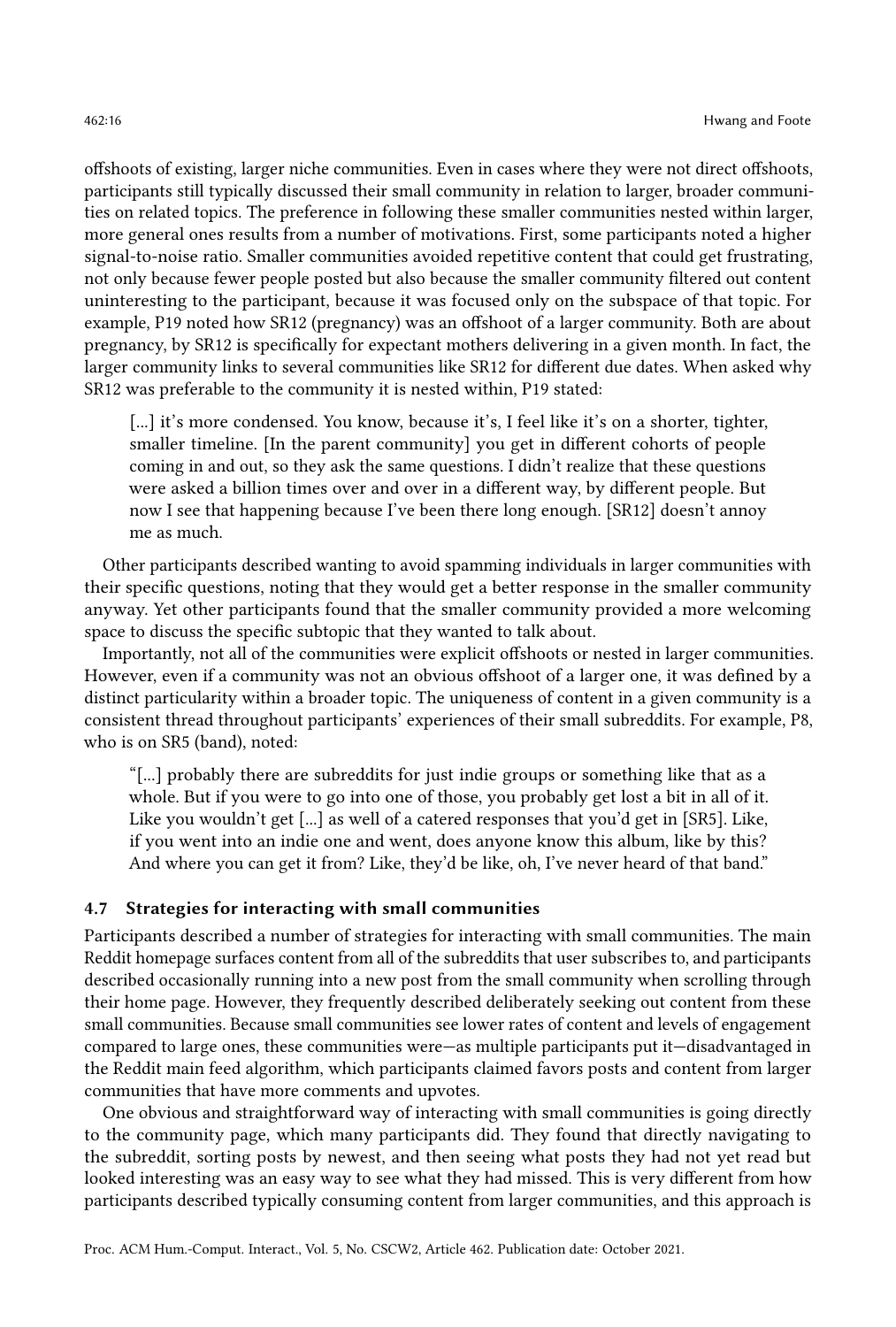only possible because small communities have a slower rate of new content, so users are able to parse through all the posts and find where they last left off.

However, some participants described a more elaborate system of consuming curated content. One involved using the multireddit feature on Reddit, which allows a user to create a group of subreddits to see content from all of the subreddits included. P20 most explicitly described using this feature, explaining that the small community he was on (SR9, beverage) was part of a multireddit he created containing subreddits he was interested in related to homemaking (cooking, food, storage, etc.).

Another strategy involved the use of more than one Reddit account. The multi-account dynamic appeared when participants wanted to take steps to protect their real-life identity or separate different parts of their lives. For example, P19, who is on a small subreddit where she interacts with people she now knows in real life, discussed the separation of the account used for that community and other personal interests and an account specifically for moderation work on addiction recovery subreddits. While she admitted that people who knew her could likely put the two together, she preferred to maintain separate accounts for these two aspects of her life. Another participant (P1) mentioned interest in having separate accounts for less identity-concerned reasons: being subscribed to so many subreddits, he mentioned that it would be nice to have a different account for subreddits he "actually" cared about, such as SR1 (data).

## 5 DISCUSSION

From discussions with participants on their experiences in small subreddits, our findings support, extend, and call into question various aspects of prior work that considers community size and motivations for participation.

#### 5.1 Partitioning the information landscape

We found that participants frequently engaged in information-seeking behaviors in their small communities, looking for others' personal experiences and knowledge on a topic. While information seeking is a common and important motivator for online participation [\[37,](#page-22-9) [47\]](#page-23-1), this finding was surprising as large communities are expected to have advantages in meeting information needs: larger communities not only have more potential sources of information but also a more diverse set of participants, both of which are important in attracting and retaining community members [\[3,](#page-20-0) [5\]](#page-20-2). However, participants found that small communities often served their needs better: participants noted that seeking expertise, perspectives, knowledge, and stories was more efficient in the small communities they were discussing. The narrow goals of the community meant that community members tended to be passionate and knowledgeable about the highly-specific topic of the community. In turn, participants—active posters and lurkers alike—were able to develop clearer expectations of what kinds of content and interactions belonged in each community. As a community grows, the growing flow of posts and comments to go through leads to a sense of information overload [\[32\]](#page-22-17), which may outweigh the benefits of having more people and actually make some kinds of information-seeking more difficult. Our interviews indicate that by partitioning via smaller communities and curating which of these narrower communities to follow, users can manage this flow of information and expectations.

In addition to obtaining information, users might derive certain personal and social benefits from contributing information and knowledge [\[31,](#page-22-8) [37,](#page-22-9) [71\]](#page-24-2). To this end, smaller communities may similarly help contributors partition what spaces are appropriate for sharing certain information. For example, P20 noted that SR9, about exchanging an ingredient to make a particular beverage, was useful because the broader subreddit about the beverage in general did not care about making the beverage or exchanging ingredients, instead finding posts along those lines potentially irritating. In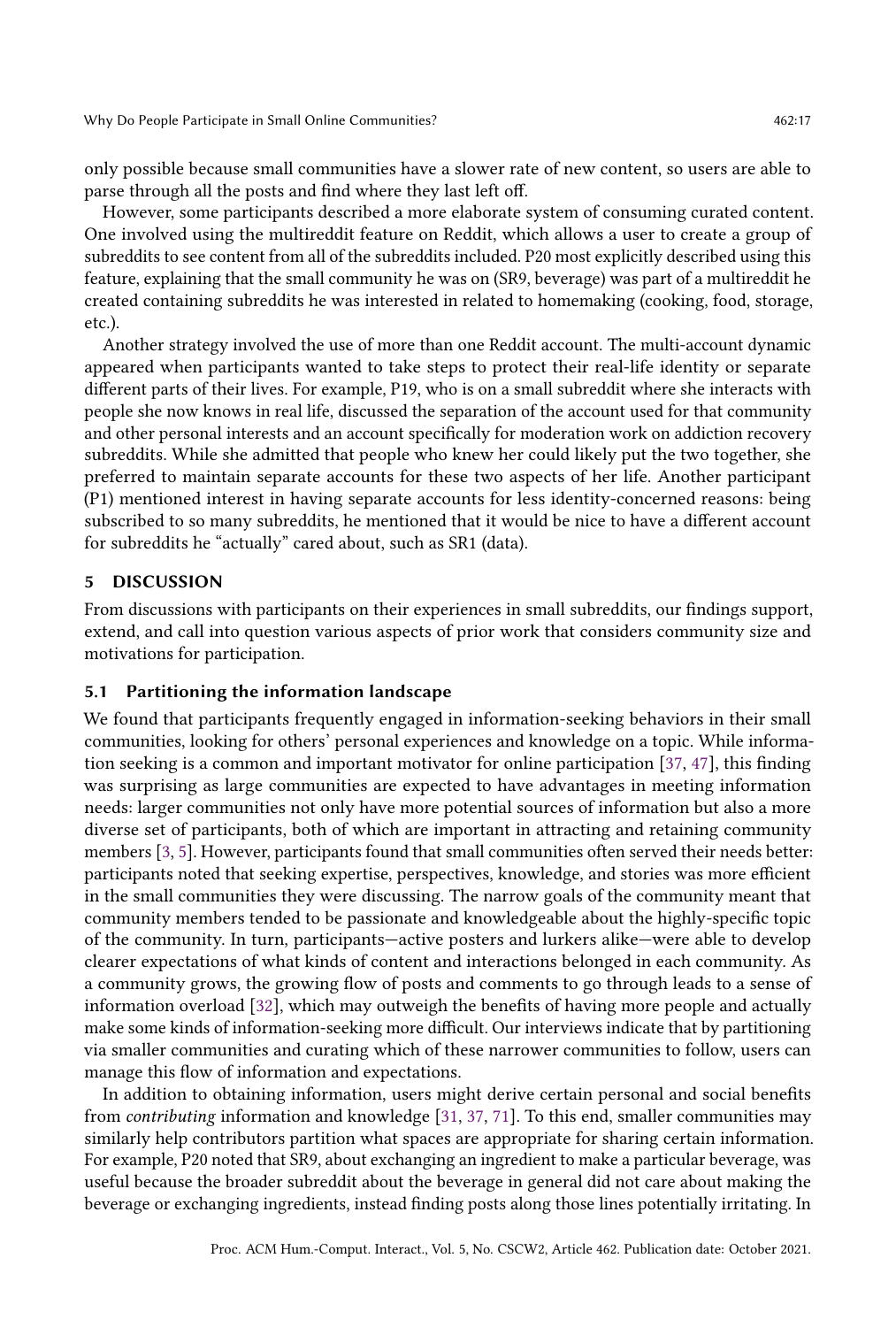other words, just as users can manage the flow of information they encounter by curating smaller communities, they can also manage what audiences they provide information for.

This ability to choose a community that mirrors the content you want to share may be important to motivating users to contribute. While Zhang and Zhu [\[71\]](#page-24-2) found that a larger audience motivated greater contributions from Wikipedians, our findings suggest a deeper story. Depending on the kind of content shared, or the type of experience sought, users may actually prefer a smaller, more predictable audience.

## 5.2 Control of online experiences

The ability to select very specific topics, decide who to interact with, and manage the flow of content via these small communities indicates that an important aspect of curating content consumption for users appears at least in part to be a matter of control. Given the scale of the internet—and a widespread sense of malaise with online hate, toxicity, and harassment—it is possible that controlling content and interactions is more important to users than ever: several participants described their online communities as special spaces to get away from the negativity on the rest of the internet. Instead, these communities provided content that participants knew they would appreciate and enjoy and which distinguished them from the rest of the online world.

Small communities may provide this controlled space in two ways. First, small communities may more easily provide positive initial interactions for newcomers, which have been found to be important predictors impressions of and long-term participation in a community [\[5,](#page-20-2) [14,](#page-21-5) [28\]](#page-22-11). P6 noted that in his fiber arts community, he felt inclined to be more encouraging, responsive, and understanding of newcomer posts even if they were repetitive or slightly off-topic because the community was small and didn't see too many posts a day. While larger communities might have an advantage in more potential respondents to engage with newcomer posts, small communities may be more lenient to newcomers not only because the volume of newcomers is more manageable but also because the narrower topical focus of small communities automatically tends to filter out users and posts that might be poorly received. Second, in general, smaller communities are easier to manage and see less undesirable contributions such as spam and trolls [\[34,](#page-22-3) [62\]](#page-23-12). Our interviews reflected this, as several interview participants described their communities as effectively self-moderating without the need for administrative oversight, both remaining generally civil and staying on topic. More broadly, for users, the high-specificity in content matter of small communities additionally provide users a more granular level of control in what content they choose to expose themselves to.

# 5.3 Dyadic bonds and group identity

While prior literature suggests that relationship building might be a key benefit of small communities, and one explanation for their persistence, we did not find this. Lampe et al. [\[37\]](#page-22-9) distinguish between participation between users and participation with the group as a whole—we saw much more evidence of group-based participation and only rare instances of dyadic interactions or relationships. Participants frequently mentioned that they were not interested in actually knowing the other individuals in the group, instead engaging with the group as a whole. Somewhat confusingly, many subreddits often included personal and intimate posts, which our participants enjoyed. Even this content seemed to support and encourage group identity and a sense of belonging rather than a desire for getting to know people as individuals. In other words, although small communities might be intuitively expected to facilitate interpersonal bonds—particularly dyadic ones—participants maintained a distance from others and did not typically interact with fellow group members one-to-one.

This tension between wanting the personal but maintaining a distance from individuals might be explained in part by the fact that Reddit is a pseudo-anonymous platform, which affects they ways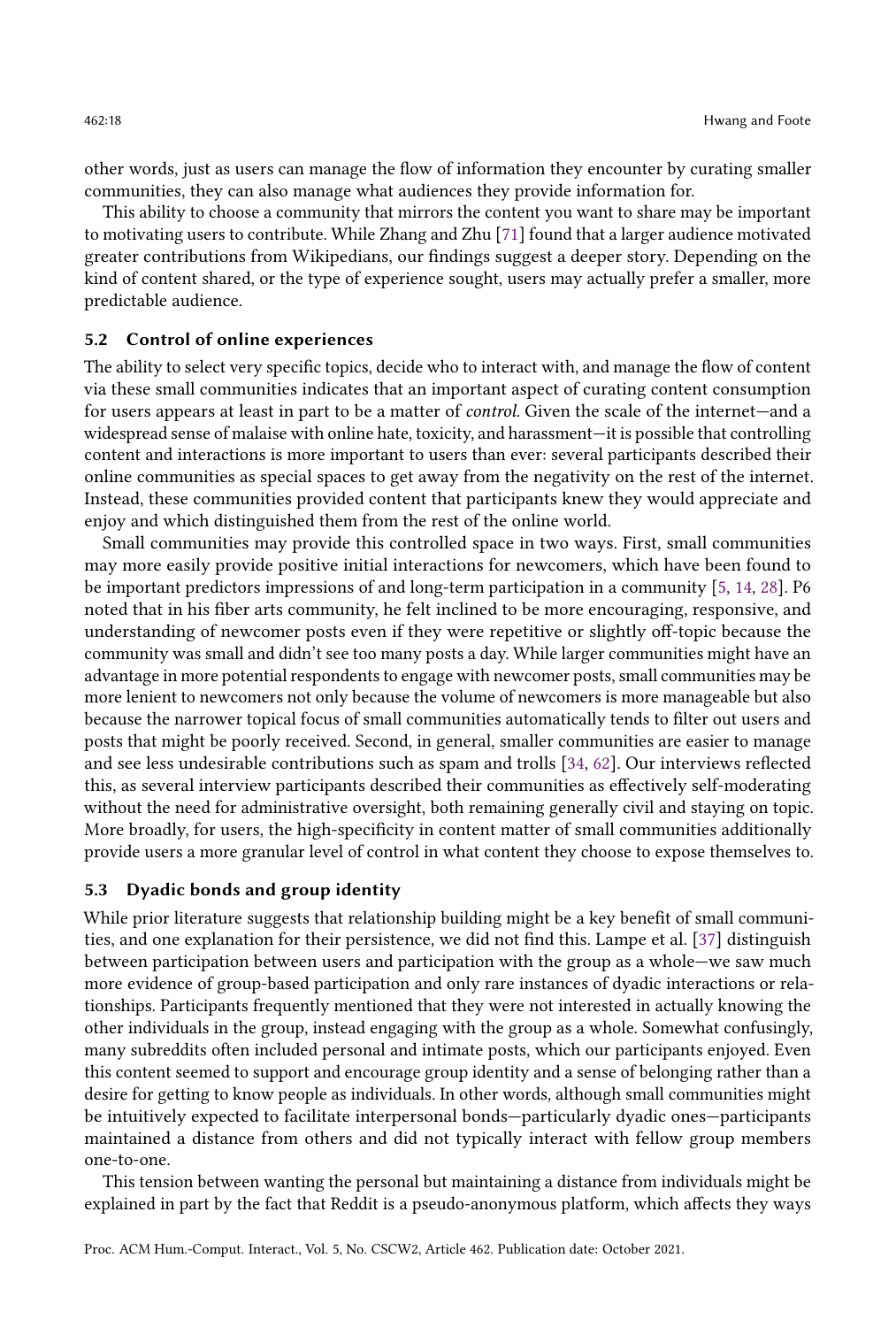people approach their use of it [\[1,](#page-20-1) [20,](#page-21-19) [39,](#page-22-18) [65\]](#page-23-18). Moreover, several participants were lurkers rather than active posters, although most did engage in the community through upvotes/downvotes and at times, through commenting. Overall, the personal-but-not-the-person tension highlights how interpersonal interactions in online communities like those on Reddit, even very small ones, are not necessarily about dyadic relationships but more about finding specific experiences that resonate in a community for a user. This resonance is likely to foster identity-based attachments [\[55,](#page-23-0) [56\]](#page-23-19) to the group at large, which in turn might generate a sense of belonging—a major factor in motivating participation [\[37\]](#page-22-9).

#### <span id="page-18-1"></span>5.4 Nested niches and intercommunity relationships

Our participants naturally described the communities they participated in in relation to the internet, Reddit as a whole, or other subreddits. Often, subreddits are part of networks of related subreddits, with subreddits frequently explicitly connected to one another by links or adjacency of topic matter.

Both as offshoots to larger communities and as parts of curated collections of content by users, small communities can be seen as niches-within-niches, or *nested niches* as we noted in [§4.6.](#page-14-0) As subspaces to broader topical niches, the nested nature of the small communities highlights how online communities do not exist in isolation but instead are "embedded" [\[67\]](#page-23-20) in an interrelated informational ecosystem. This embeddedness appears to provide important advantages to both large and small communities, and suggests that they act in a sort of symbiosis. Indeed, we suggest that small communities may be critical for maintaining engagement on platforms like Reddit as a whole, for a few reasons. First, when each community is focused on its own "singularity of purpose", users are able to more effectively curate their experience and identify the kind of content that they want for a given topic. This allows large communities to avoid, for example, repetitive content from newbies by directing them to a beginner-focused subreddit.<sup>[5](#page-18-0)</sup> Second, these networks of related communities serve as a source of new users and new content for each other, while still allowing users the control over which subset of communities they are exposed to. Third, as the resulting content is more aligned with what users want, the informational partitioning offered by small communities may potentially foster greater loyalty to the platform for users, following the finding in Tausczik et al. [\[63\]](#page-23-21) that attachment to subgroups can foster greater loyalty to the larger group. Said differently, the smaller and larger communities together help meet the diverse needs and motivations that participants have [\[37\]](#page-22-9).

Similarly, as part of a platform, communities which would not have enough "critical mass" to survive on their own are likely sustained by the larger community. Because small communities exist within this ecosystem as nested niches, the boundaries between a given subreddit and Reddit in general can often be blurred. In this way, the concept of nested niches also underscores the role of platform affordances. Reddit's "front page" as well as links to related communities on subreddit sidebars and the use of cross-posting, allows for a co-mingling of content from different communities that can make connections between communities more salient. On the other hand, participants repeatedly complained that smaller communities are hurt by the Reddit front page algorithm, which prioritizes larger and more active subreddits. Our results suggest that these community dynamics may therefore differ between platforms that aggregate content (like Reddit or Facebook Groups) and those where group boundaries are more distinct (like Telegram or Discord).

Our findings underscore the importance of studying and theorizing about the interdependence of online communities, a turn which is already underway. For example, Tan [\[60\]](#page-23-6) offers one way of exploring connections between communities, by tracing new communities to their 'parent' communities through shared membership; TeBlunthuis and Hill [\[64\]](#page-23-22) examine dynamics of competition

<span id="page-18-0"></span> $5$ For example, the community r/python has a sister community, r/learnpython for newcomers.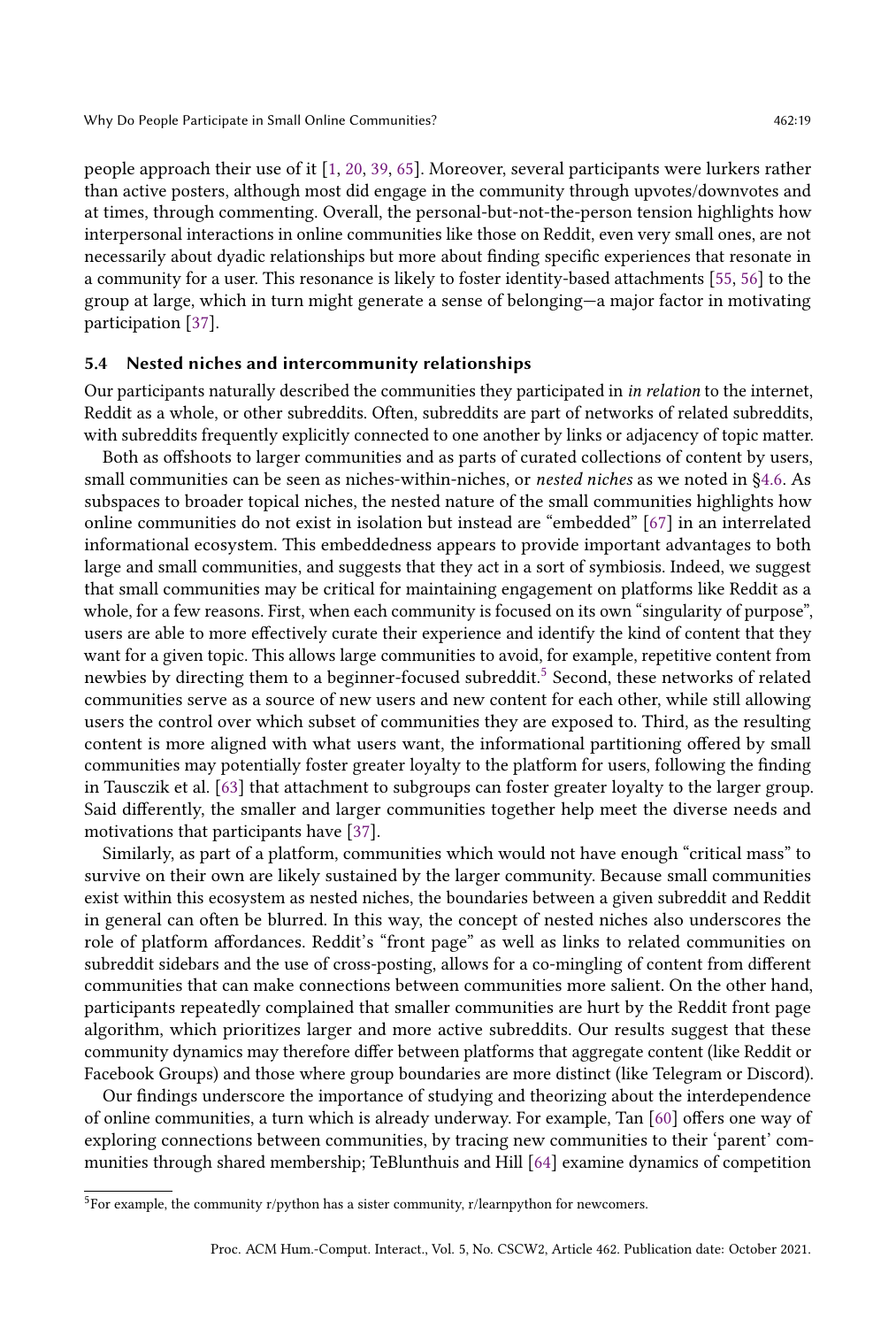between communities that share the same topic space; and Zhu et al. [\[72\]](#page-24-3) show how community outcomes can be influenced by topic and membership overlaps.

#### 6 LIMITATIONS AND FUTURE WORK

While we cover a range of participants and subreddits, this study is limited in a number of ways. An important limitation is that our interview set does not provide a comprehensive picture of small online communities, a caveat we noted at the beginning of this work. For example, we do not speak to participants from small communities that have failed, died off, or grown much larger. Because we are interested in why people stay in and value small communities, we focused on persistently small communities, which are more likely to reflect rationales for why people participate in small communities (versus a more comprehensive sampling strategy). It is likely that there are other types of small communities which are more short-lived or which go in and out of activity, which may present yet other motivations for participation.

We used a script to randomly generate a list of communities fitting our size criteria to reach out to. While reaching out to communities, however, communities that appeared more anti-social (name-calling and swearing) either did not respond or did not wish to have a recruitment post. NSFW communities did appear in our list of communities but we reached recruitment limits before moving down the list to them. This limits the types of interactions and experiences participants recounted, though we did hear tangentially about anti-social and NSFW communities through conversations with participants, which helped place participants' experiences in context. While further work should indeed investigate these different types of communities, the different kinds of online communities are so numerous that it is unlikely that any single study can encapsulate them all. We believe our data is still able to capture a range of experiences in a varied set of communities that highlights ways that participants value small online communities and evidence for how such communities can thrive and survive for years.

Finally, our study was focused specifically on the particular platform of Reddit, and it is worth considering whether our findings would generalize to other platforms. For example, Reddit has a number of affordances (e.g., an algorithmically ordered front page, pseudo-anymous user names, and subreddit sidebars) and user demographics—overwhelmingly English-speaking and from the Global North—that may distinguish it from other online community platforms. However, we believe that most of our findings are independent of the specifics of Reddit and will apply across most online communities. The motivations our participants cited, such as partitioning the information landscape or controlling who they interact with are likely to be common in any set of online communities. In addition, many of Reddit's core features (such as its "front page" algorithm and content aggregation) are common across many contemporary online community platforms. Regardless, future work should look at motivations for participating in small communities on diverse platforms with different affordances. In particular, it is worth exploring how well our findings translate to platforms where communities are kept more separate (as noted in [§5.4\)](#page-18-1) or where users are not pseudo-anonymous.

Overall, future work should take small communities more seriously. By examining communities of diverse sizes and configurations, we argue that scholars can provide deeper insight into the dynamics among communities that allow them to collectively succeed on multi-community platforms. In particular, the concept of nested niches suggests unique benefits that small communities can provide to both users and platforms. First, researchers should further investigate different kinds of small online communities that were tangentially mentioned in interviews, such as communities that have died off and communities that are spaces for 'bad behaviors' as well as mid-sized or very small communities. Related quantitative work should explore the dynamics and behavior of members of small communities. Researchers should also examine the dynamics within and across sets of interrelated communities [e.g., [64,](#page-23-22) [73\]](#page-24-4), and particularly how users experience relationships between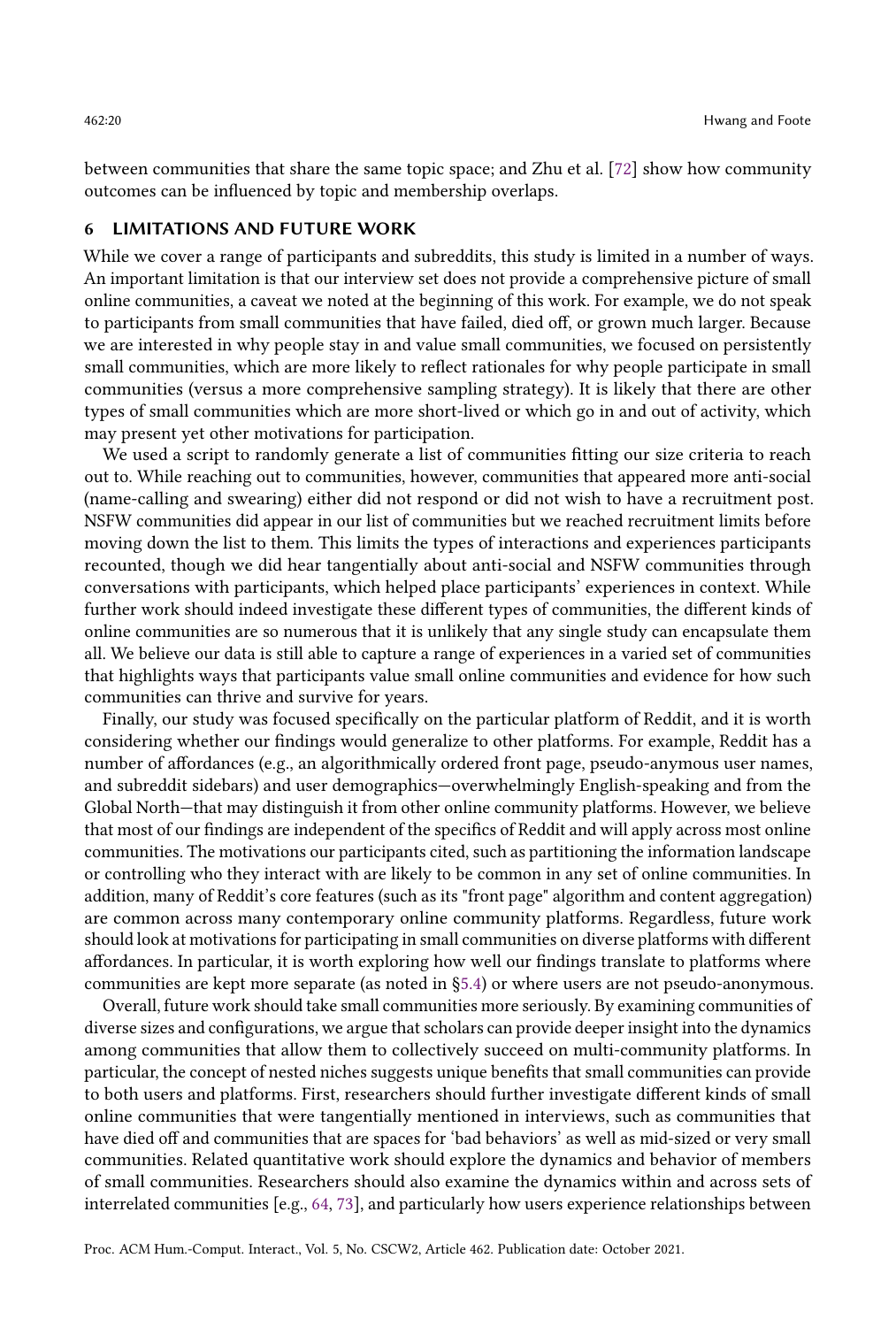similar communities and decide how to allocate their participation. Finally, looking at small online communities that are on other sites and platforms would help us better understand to what extent these findings are universally true or a result of platform affordances.

## 7 CONCLUSION

Theories of online community participation suggest that communities will either grow large or die. However, online communities can actually remain quite small and most do. Through our interview study, we show that small communities are experienced in a qualitatively different way than large communities, holding a distinct role for participants. We find that participants feel their needs are met in these small communities, which provide uniquely specific informational and interactional spaces for them; that small community participants seek information and expertise in these communities rather than dyadic, interpersonal bonds, contrary to predictions from previous research. These dynamics are made possible by the fact that small communities exist in a complex ecosystem of Reddit communities and are part of a set of partially overlapping communities an individual engages with. The fact that small communities exist in tandem with larger ones point to the need to diversify our notions of community success: rather than evaluating success of a community by the metrics or relationships within it alone, success must be contextualized by the place of the community in a broader system. More broadly, we suggest that more explicit attention to small online communities will provide insights into how diverse types of communities collectively thrive on social computing platforms.

## ACKNOWLEDGMENTS

The authors would like to thank the interview participants for their generosity in sharing their time and experiences on these online communities, and reviewers for their thoughtful feedback in improving this manuscript. We also thank members of the Community Data Science Collective who provided multiple rounds of feedback on this project. Special thanks also to undergraduate research assistant Daryn McElroy, who assisted in cleaning and coding interviews. Support for this work came from the National Science Foundation (IIS-1910202, GRFP-2020303196), Northwestern University, and Purdue University.

#### REFERENCES

- <span id="page-20-1"></span>[1] Tawfiq Ammari and Sarita Schoenebeck. 2015. Understanding and Supporting Fathers and Fatherhood on Social Media Sites. In Proceedings of the 33rd Annual ACM Conference on Human Factors in Computing Systems. ACM, Seoul Republic of Korea, 1905–1914. <https://doi.org/10.1145/2702123.2702205>
- <span id="page-20-3"></span>[2] Judd Antin and Coye Cheshire. 2010. Readers Are Not Free-Riders: Reading as a Form of Participation on Wikipedia. In Proceedings of the 2010 ACM Conference on Computer Supported Cooperative Work (CSCW '10). ACM, New York, NY, USA, 127–130. <https://doi.org/10.1145/1718918.1718942>
- <span id="page-20-0"></span>[3] Jaime Arguello, Brian S. Butler, Elisabeth Joyce, Robert Kraut, Kimberly S. Ling, Carolyn Rosé, and Xiaoqing Wang. 2006. Talk to Me: Foundations for Successful Individual-Group Interactions in Online Communities. In Proceedings of the SIGCHI Conference on Human Factors in Computing Systems (CHI '06). Association for Computing Machinery, New York, NY, USA, 959–968. <https://doi.org/10.1145/1124772.1124916>
- <span id="page-20-4"></span>[4] Lars Backstrom, Dan Huttenlocher, Jon Kleinberg, and Xiangyang Lan. 2006. Group Formation in Large Social Networks: Membership, Growth, and Evolution. In Proceedings of the 12th ACM SIGKDD International Conference on Knowledge Discovery and Data Mining (KDD '06). Association for Computing Machinery, New York, NY, USA, 44–54. <https://doi.org/10.1145/1150402.1150412>
- <span id="page-20-2"></span>[5] Lars Backstrom, Ravi Kumar, Cameron Marlow, Jasmine Novak, and Andrew Tomkins. 2008. Preferential Behavior in Online Groups. In Proceedings of the 2008 International Conference on Web Search and Data Mining (WSDM '08). Association for Computing Machinery, New York, NY, USA, 117–128. <https://doi.org/10.1145/1341531.1341549>
- <span id="page-20-5"></span>[6] Jason Baumgartner, Savvas Zannettou, Brian Keegan, Megan Squire, and Jeremy Blackburn. 2020. The Pushshift Reddit Dataset. Proceedings of the International AAAI Conference on Web and Social Media 14 (May 2020), 830–839.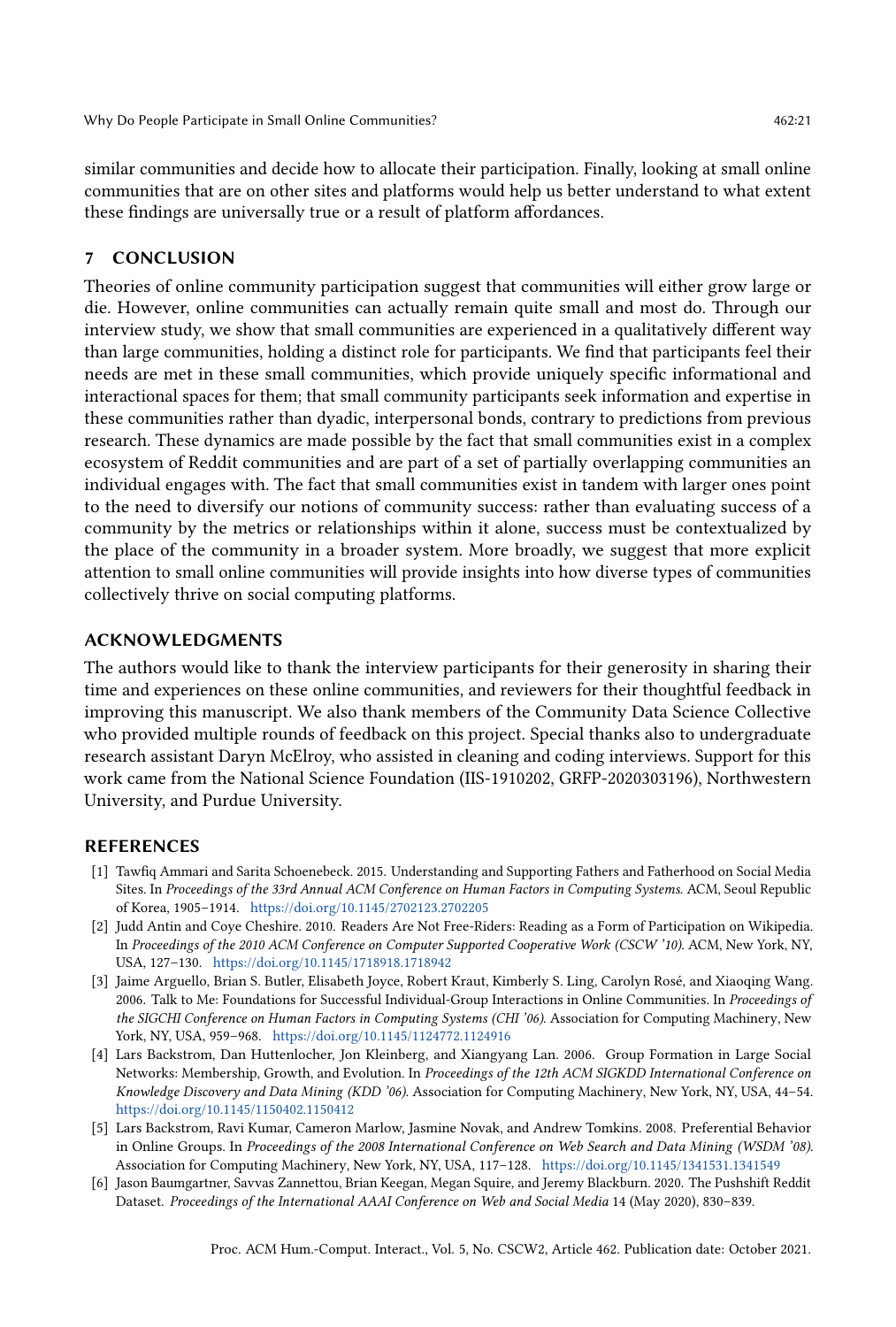- <span id="page-21-9"></span>[7] Lindsay Blackwell, Tianying Chen, Sarita Schoenebeck, and Cliff Lampe. 2018. When Online Harassment Is Perceived as Justified. Proceedings of the International AAAI Conference on Web and Social Media 12, 1 (June 2018), 22–31.
- <span id="page-21-17"></span>[8] Virginia Braun and Victoria Clarke. 2006. Using Thematic Analysis in Psychology. Qualitative Research in Psychology 3, 2 (Jan. 2006), 77–101. <https://doi.org/10.1191/1478088706qp063oa>
- <span id="page-21-0"></span>[9] Brian S. Butler. 2001. Membership Size, Communication Activity, and Sustainability: A Resource-Based Model of Online Social Structures. Information Systems Research 12, 4 (2001), 346–362. <https://doi.org/10.1287/isre.12.4.346.9703>
- <span id="page-21-1"></span>[10] Brian S. Butler, Patrick J. Bateman, Peter H. Gray, and E. Ilana Diamant. 2014. An Attraction–Selection–Attrition Theory of Online Community Size and Resilience. MIS Quarterly 38, 3 (2014), 699–729.
- <span id="page-21-10"></span>[11] Brian S. Butler and Xiaoqing Wang. 2011. The Cross-Purposes of Cross-Posting: Boundary Reshaping Behavior in Online Discussion Communities. Information Systems Research 23, 3-part-2 (Sept. 2011), 993–1010. [https://doi.org/10.](https://doi.org/10.1287/isre.1110.0378) [1287/isre.1110.0378](https://doi.org/10.1287/isre.1110.0378)
- <span id="page-21-16"></span>[12] Pew Research Center. 2019. Who Uses YouTube, WhatsApp and Reddit. [https://www.pewresearch.org/internet/chart/](https://www.pewresearch.org/internet/chart/who-uses-youtube-whatsapp-and-reddit/) [who-uses-youtube-whatsapp-and-reddit/](https://www.pewresearch.org/internet/chart/who-uses-youtube-whatsapp-and-reddit/)
- <span id="page-21-13"></span>[13] Eshwar Chandrasekharan, Mattia Samory, Shagun Jhaver, Hunter Charvat, Amy Bruckman, Cliff Lampe, Jacob Eisenstein, and Eric Gilbert. 2018. The Internet's Hidden Rules: An Empirical Study of Reddit Norm Violations at Micro, Meso, and Macro Scales. Proc. ACM Hum.-Comput. Interact. 2, CSCW (2018), 32:1–32:25. <https://doi.org/10.1145/3274301>
- <span id="page-21-5"></span>[14] Janghee Cho and Rick Wash. 2021. How Potential New Members Approach an Online Community. Computer Supported Cooperative Work (CSCW) 30 (Jan. 2021), 35–77. <https://doi.org/10.1007/s10606-020-09390-0>
- <span id="page-21-18"></span>[15] Juliet Corbin and Anselm Strauss. 2015. Basics of Qualitative Research: Techniques and Procedures for Developing Grounded Theory (fourth edition ed.). SAGE Publications, Inc, Los Angeles.
- <span id="page-21-3"></span>[16] Kevin Crowston and James Howison. 2005. The Social Structure of Free and Open Source Software Development. First Monday 10, 2 (Feb. 2005). <https://doi.org/10.5210/fm.v10i2.1207>
- [17] Kevin Crowston, Kangning Wei, Qing Li, and J. Howison. 2006. Core and Periphery in Free/Libre and Open Source Software Team Communications. In Proceedings of the 39th Annual Hawaii International Conference on System Sciences, 2006. HICSS '06, Vol. 6. IEEE Computer Society, Kauai, Hawaii, 118a. <https://doi.org/10.1109/HICSS.2006.101>
- <span id="page-21-4"></span>[18] Tiago Cunha, David Jurgens, Chenhao Tan, and Daniel Romero. 2019. Are All Successful Communities Alike? Characterizing and Predicting the Success of Online Communities. In The World Wide Web Conference (WWW '19). Association for Computing Machinery, New York, NY, USA, 318–328. <https://doi.org/10.1145/3308558.3313689>
- <span id="page-21-6"></span>[19] Laura Dabbish, Rosta Farzan, Robert Kraut, and Tom Postmes. 2012. Fresh Faces in the Crowd: Turnover, Identity, and Commitment in Online Groups. In Proceedings of the ACM 2012 Conference on Computer Supported Cooperative Work (CSCW '12). Association for Computing Machinery, New York, NY, USA, 245–248. [https://doi.org/10.1145/2145204.](https://doi.org/10.1145/2145204.2145243) [2145243](https://doi.org/10.1145/2145204.2145243)
- <span id="page-21-19"></span>[20] Munmun De Choudhury and Sushovan De. 2014. Mental Health Discourse on Reddit: Self-Disclosure, Social Support, and Anonymity. Proceedings of the International AAAI Conference on Web and Social Media 8, 1 (May 2014), 71–80.
- <span id="page-21-2"></span>[21] Utpal M. Dholakia, Richard P. Bagozzi, and Lisa Klein Pearo. 2004. A Social Influence Model of Consumer Participation in Network- and Small-Group-Based Virtual Communities. International Journal of Research in Marketing 21, 3 (Sept. 2004), 241–263. <https://doi.org/10.1016/j.ijresmar.2003.12.004>
- <span id="page-21-12"></span>[22] Bryan Dosono and Bryan Semaan. 2019. Moderation Practices as Emotional Labor in Sustaining Online Communities: The Case of Aapi Identity Work on Reddit. In Proceedings of the 2019 CHI Conference on Human Factors in Computing Systems (CHI '19). Association for Computing Machinery, Glasgow, Scotland Uk, 1–13. [https://doi.org/10.1145/3290605.](https://doi.org/10.1145/3290605.3300372) [3300372](https://doi.org/10.1145/3290605.3300372)
- <span id="page-21-8"></span>[23] Rosta Farzan, Laura A. Dabbish, Robert E. Kraut, and Tom Postmes. 2011. Increasing Commitment to Online Communities by Designing for Social Presence. In Proceedings of the ACM 2011 Conference on Computer Supported Cooperative Work (CSCW '11). Association for Computing Machinery, New York, NY, USA, 321–330. [https:](https://doi.org/10.1145/1958824.1958874) [//doi.org/10.1145/1958824.1958874](https://doi.org/10.1145/1958824.1958874)
- <span id="page-21-14"></span>[24] Casey Fiesler, Jialun" Aaron" Jiang, Joshua McCann, Kyle Frye, and Jed R. Brubaker. 2018. Reddit Rules! Characterizing an Ecosystem of Governance.. In Proceedings of the AAAI International Conference on Web and Social Media. AAAI, Stanford, CA, 72–81.
- <span id="page-21-11"></span>[25] Jeremy Foote, Darren Gergle, and Aaron Shaw. 2017. Starting Online Communities: Motivations and Goals of Wiki Founders. In Proceedings of the 2017 CHI Conference on Human Factors in Computing Systems (CHI '17). ACM, New York, NY, 6376–6380. <https://doi.org/10.1145/3025453.3025639>
- <span id="page-21-15"></span>[26] Eric Gilbert. 2013. Widespread Underprovision on Reddit. In Proceedings of the 2013 Conference on Computer Supported Cooperative Work (CSCW '13). Association for Computing Machinery, San Antonio, Texas, USA, 803–808. [https:](https://doi.org/10.1145/2441776.2441866) [//doi.org/10.1145/2441776.2441866](https://doi.org/10.1145/2441776.2441866)
- <span id="page-21-7"></span>[27] Aaron Halfaker, R. Stuart Geiger, Jonathan T. Morgan, and John Riedl. 2013. The Rise and Decline of an Open Collaboration System: How Wikipedia's Reaction to Popularity Is Causing Its Decline. American Behavioral Scientist 57, 5 (May 2013), 664–688. <https://doi.org/10.1177/0002764212469365>

Proc. ACM Hum.-Comput. Interact., Vol. 5, No. CSCW2, Article 462. Publication date: October 2021.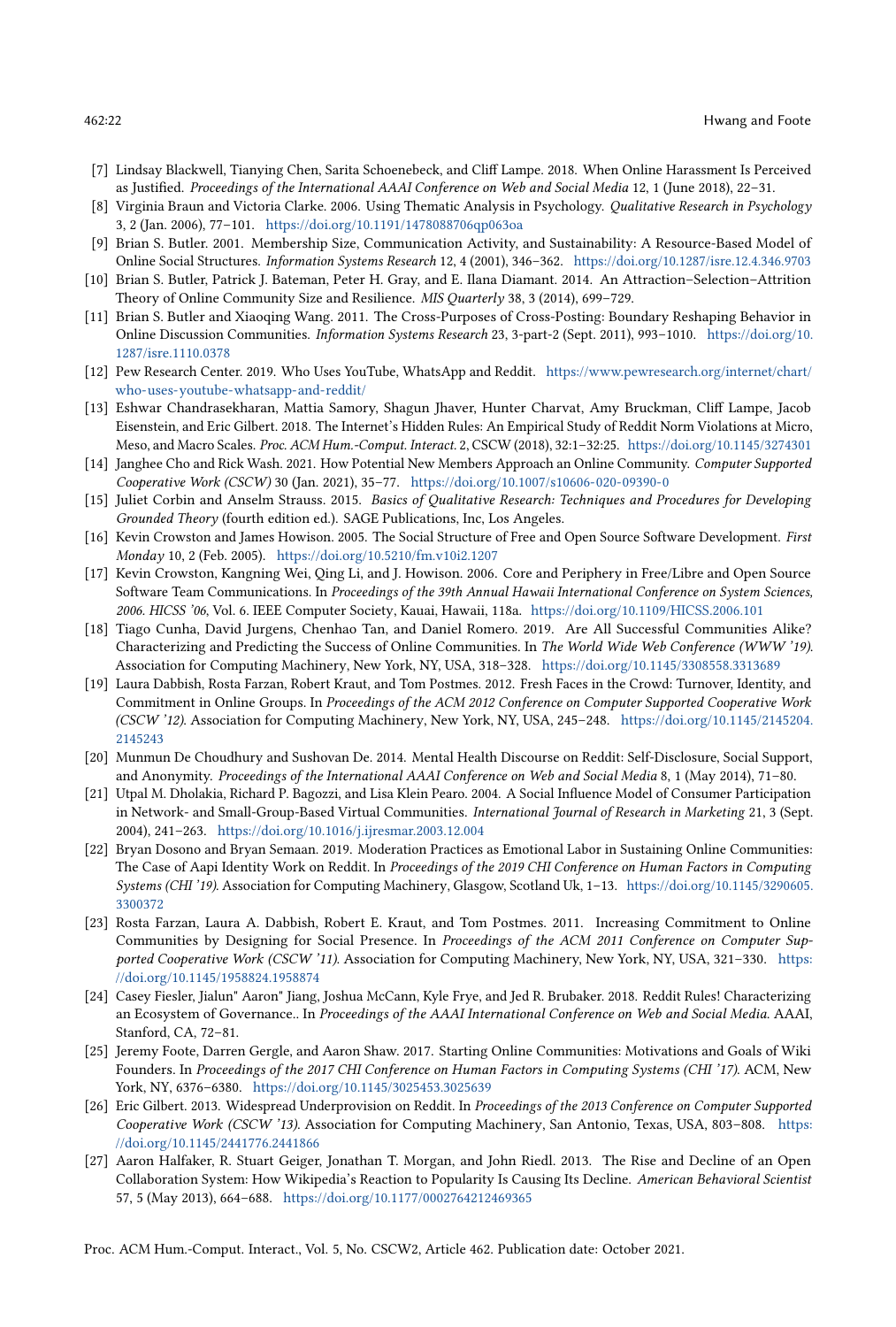- <span id="page-22-11"></span>[28] Aaron Halfaker, Aniket Kittur, and John Riedl. 2011. Don't Bite the Newbies: How Reverts Affect the Quantity and Quality of Wikipedia Work. In Proceedings of the 7th International Symposium on Wikis and Open Collaboration (WikiSym '11). ACM, New York, NY, 163–172. <https://doi.org/10.1145/2038558.2038585>
- <span id="page-22-13"></span>[29] Alicia Iriberri and Gondy Leroy. 2009. A Life-Cycle Perspective on Online Community Success. Comput. Surveys 41, 2 (Feb. 2009), 1–29. <https://doi.org/10.1145/1459352.1459356>
- <span id="page-22-15"></span>[30] Shagun Jhaver, Darren Scott Appling, Eric Gilbert, and Amy Bruckman. 2019. "Did You Suspect the Post Would Be Removed?": Understanding User Reactions to Content Removals on Reddit. Proceedings of the ACM on Human-Computer Interaction 3, CSCW (Nov. 2019), 192:1–192:33. <https://doi.org/10.1145/3359294>
- <span id="page-22-8"></span>[31] Jiahua Jin, Yijun Li, Xiaojia Zhong, and Li Zhai. 2015. Why Users Contribute Knowledge to Online Communities: An Empirical Study of an Online Social Q&A Community. Information & management 52, 7 (2015), 840–849.
- <span id="page-22-17"></span>[32] Quentin Jones, Gilad Ravid, and Sheizaf Rafaeli. 2004. Information Overload and the Message Dynamics of Online Interaction Spaces: A Theoretical Model and Empirical Exploration. Information Systems Research 15, 2 (June 2004), 194–210. <https://doi.org/10.1287/isre.1040.0023>
- <span id="page-22-12"></span>[33] Sanjay Ram Kairam, Dan J. Wang, and Jure Leskovec. 2012. The Life and Death of Online Groups: Predicting Group Growth and Longevity. In Proceedings of the Fifth ACM International Conference on Web Search and Data Mining (WSDM '12). ACM, New York, NY, USA, 673–682. <https://doi.org/10.1145/2124295.2124374>
- <span id="page-22-3"></span>[34] Charles Kiene, Andrés Monroy-Hernández, and Benjamin Mako Hill. 2016. Surviving an "Eternal September": How an Online Community Managed a Surge of Newcomers. In Proceedings of the 2016 ACM Conference on Human Factors in Computing Systems (CHI '16). ACM, New York, NY, 1152–1156. <https://doi.org/10.1145/2858036.2858356>
- <span id="page-22-0"></span>[35] Robert E. Kraut, Paul Resnick, and Sara Kiesler. 2012. Building Successful Online Communities: Evidence-Based Social Design. MIT Press, Cambridge, MA.
- <span id="page-22-1"></span>[36] Cliff Lampe and Erik Johnston. 2005. Follow the (Slash) Dot: Effects of Feedback on New Members in an Online Community. In Proceedings of the 2005 International ACM SIGGROUP Conference on Supporting Group Work. ACM, Sanibel Island, Florida, USA, 11–20.
- <span id="page-22-9"></span>[37] Cliff Lampe, Rick Wash, Alcides Velasquez, and Elif Ozkaya. 2010. Motivations to Participate in Online Communities. In Proceedings of the 28th International Conference on Human Factors in Computing Systems. ACM, Atlanta, Georgia, USA, 1927–1936. <https://doi.org/10.1145/1753326.1753616>
- <span id="page-22-14"></span>[38] Jack LaViolette and Bernie Hogan. 2019. Using Platform Signals for Distinguishing Discourses: The Case of Men's Rights and Men's Liberation on Reddit. Proceedings of the International AAAI Conference on Web and Social Media 13 (July 2019), 323–334.
- <span id="page-22-18"></span>[39] Alex Leavitt. 2015. "This Is a Throwaway Account": Temporary Technical Identities and Perceptions of Anonymity in a Massive Online Community. In Proceedings of the 18th ACM Conference on Computer Supported Cooperative Work & Social Computing (CSCW '15). Association for Computing Machinery, Vancouver, BC, Canada, 317–327. <https://doi.org/10.1145/2675133.2675175>
- <span id="page-22-16"></span>[40] Alex Leavitt and John J. Robinson. 2017. The Role of Information Visibility in Network Gatekeeping: Information Aggregation on Reddit during Crisis Events. In Proceedings of the 2017 ACM Conference on Computer Supported Cooperative Work and Social Computing (CSCW '17). Association for Computing Machinery, Portland, Oregon, USA, 1246–1261. <https://doi.org/10.1145/2998181.2998299>
- <span id="page-22-10"></span>[41] Yu-Wei Lee, Fei-Ching Chen, and Huo-Ming Jiang. 2006. Lurking as Participation: A Community Perspective on Lurkers' Identity and Negotiability. In Proceedings of the 7th International Conference on Learning Sciences (ICLS '06). International Society of the Learning Sciences, Bloomington, Indiana, 404–410.
- <span id="page-22-6"></span>[42] Hanlin Li, Disha Bora, Sagar Salvi, and Erin Brady. 2018. Slacktivists or Activists?: Identity Work in the Virtual Disability March. In Proceedings of the 2018 CHI Conference on Human Factors in Computing Systems. ACM, Montreal QC Canada, 1–13. <https://doi.org/10.1145/3173574.3173799>
- <span id="page-22-4"></span>[43] Zhiyuan Lin, Niloufar Salehi, Bowen Yao, Yiqi Chen, and Michael S. Bernstein. 2017. Better When It Was Smaller? Community Content and Behavior after Massive Growth.. In ICWSM. AAAI, Montreal, Canada, 132–141.
- <span id="page-22-5"></span>[44] Kimberly Ling, Gerard Beenen, Pamela Ludford, Xiaoqing Wang, Klarissa Chang, Xin Li, Dan Cosley, Dan Frankowski, Loren Terveen, Al Mamunur Rashid, Paul Resnick, and Robert Kraut. 2005. Using Social Psychology to Motivate Contributions to Online Communities. Journal of Computer-Mediated Communication 10, 4 (July 2005), 00–00. [https:](https://doi.org/10.1111/j.1083-6101.2005.tb00273.x) [//doi.org/10.1111/j.1083-6101.2005.tb00273.x](https://doi.org/10.1111/j.1083-6101.2005.tb00273.x)
- <span id="page-22-7"></span>[45] Jessica Lingel, Mor Naaman, and danah m. boyd. 2014. City, Self, Network: Transnational Migrants and Online Identity Work. In Proceedings of the 17th ACM Conference on Computer Supported Cooperative Work & Social Computing. ACM, Baltimore Maryland USA, 1502–1510. <https://doi.org/10.1145/2531602.2531693>
- <span id="page-22-2"></span>[46] Claudia A. López and Brian S. Butler. 2013. Consequences of Content Diversity for Online Public Spaces for Local Communities. In Proceedings of the 2013 Conference on Computer Supported Cooperative Work. Association for Computing Machinery, New York, NY, USA, 673–682.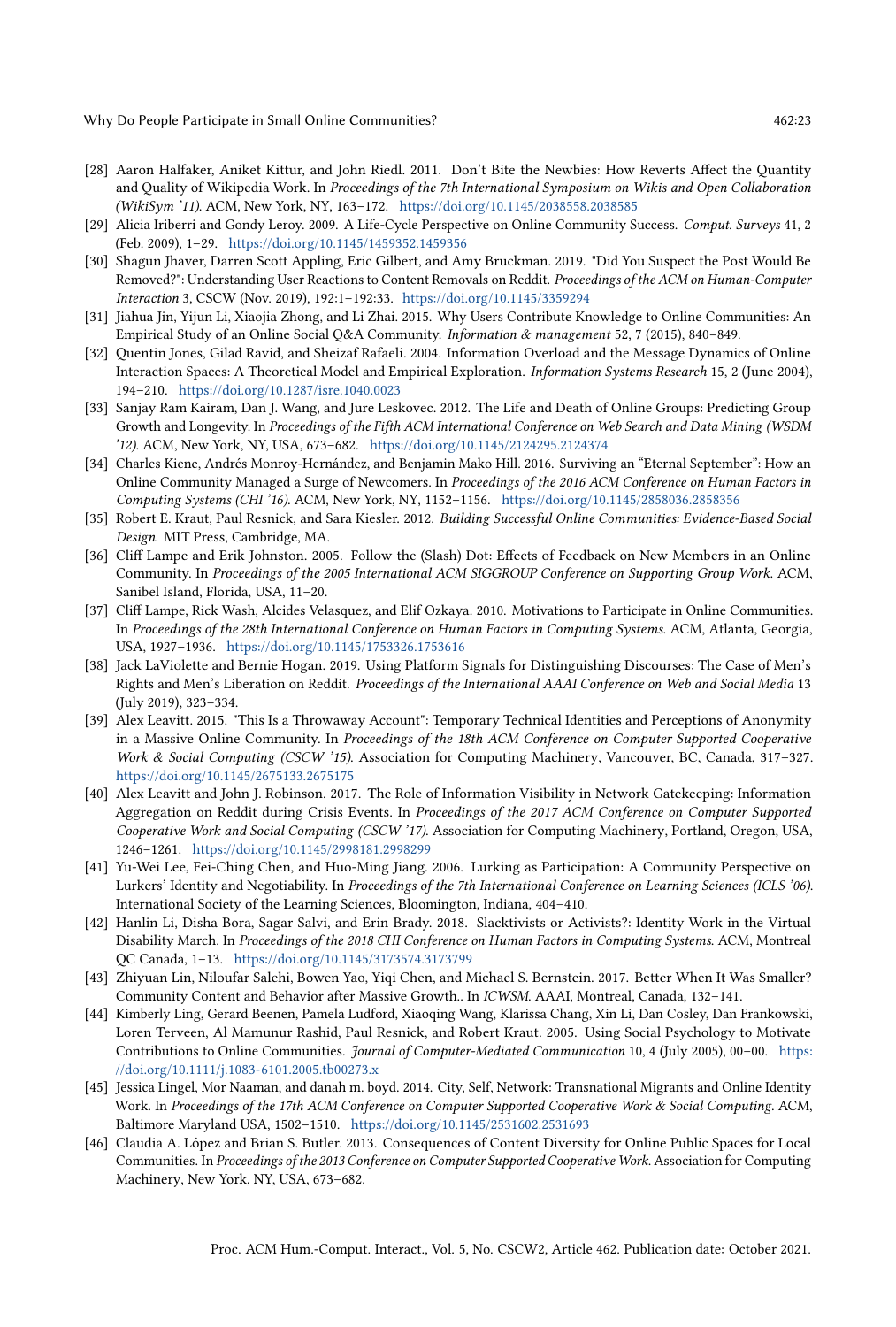- <span id="page-23-1"></span>[47] Xianghua Lu, Chee Wei Phang, and Jie Yu. 2011. Encouraging Participation in Virtual Communities through Usability and Sociability Development: An Empirical Investigation. ACM SIGMIS Database: the DATABASE for Advances in Information Systems 42, 3 (Sept. 2011), 96–114. <https://doi.org/10.1145/2038056.2038062>
- <span id="page-23-3"></span>[48] Sanna Malinen. 2015. Understanding User Participation in Online Communities: A Systematic Literature Review of Empirical Studies. Computers in Human Behavior 46 (May 2015), 228–238. <https://doi.org/10.1016/j.chb.2015.01.004>
- <span id="page-23-10"></span>[49] M. Lynne Markus. 1987. Toward a "Critical Mass" Theory of Interactive Media: Universal Access, Interdependence and Diffusion. Communication Research 14, 5 (Oct. 1987), 491–511. <https://doi.org/10.1177/009365087014005003>
- <span id="page-23-15"></span>[50] J. Nathan Matias. 2019. Preventing Harassment and Increasing Group Participation through Social Norms in 2,190 Online Science Discussions. Proceedings of the National Academy of Sciences 116, 20 (May 2019), 9785–9789. [https:](https://doi.org/10.1073/pnas.1813486116) [//doi.org/10.1073/pnas.1813486116](https://doi.org/10.1073/pnas.1813486116)
- <span id="page-23-5"></span>[51] Jonathan T. Morgan, Siko Bouterse, Heather Walls, and Sarah Stierch. 2013. Tea and Sympathy: Crafting Positive New User Experiences on Wikipedia. In Proceedings of the 2013 Conference on Computer Supported Cooperative Work (CSCW '13). ACM, New York, NY, USA, 839–848. <https://doi.org/10.1145/2441776.2441871>
- <span id="page-23-9"></span>[52] Pamela Oliver, Gerald Marwell, and Ruy Teixeira. 1985. A Theory of the Critical Mass: Interdependence, Group Heterogeneity, and the Production of Collective Action. Amer. J. Sociology 91, 3 (Nov. 1985), 522–556. [https:](https://doi.org/10.1086/228313) [//doi.org/10.1086/228313](https://doi.org/10.1086/228313)
- <span id="page-23-8"></span>[53] Akshay Patil, Juan Liu, and Jie Gao. 2013. Predicting Group Stability in Online Social Networks. In Proceedings of the 22nd International Conference on World Wide Web (WWW '13). Association for Computing Machinery, New York, NY, USA, 1021–1030. <https://doi.org/10.1145/2488388.2488477>
- <span id="page-23-11"></span>[54] Daphne R. Raban, Mihai Moldovan, and Quentin Jones. 2010. An Empirical Study of Critical Mass and Online Community Survival. In Proceedings of the 2010 ACM Conference on Computer Supported Cooperative Work (CSCW '10). Association for Computing Machinery, New York, NY, USA, 71–80. <https://doi.org/10.1145/1718918.1718932>
- <span id="page-23-0"></span>[55] Yuqing Ren, F. Harper, Sara Drenner, Loren Terveen, Sara Kiesler, John Riedl, and Robert Kraut. 2012. Building Member Attachment in Online Communities: Applying Theories of Group Identity and Interpersonal Bonds. Management Information Systems Quarterly 36, 3 (2012), 841–864.
- <span id="page-23-19"></span>[56] Yuqing Ren, Robert Kraut, and Sara Kiesler. 2007. Applying Common Identity and Bond Theory to Design of Online Communities. Organization Studies 28, 3 (2007), 377–408. <https://doi.org/10.1177/0170840607076007>
- <span id="page-23-13"></span>[57] Sarah T Roberts. 2014. Behind the Screen: The Hidden Digital Labor of Commercial Content Moderation. Ph.D. Dissertation. University of Illinois at Urbana-Champaign.
- <span id="page-23-2"></span>[58] Thomas E. Ruggiero. 2000. Uses and Gratifications Theory in the 21st Century. Mass Communication and Society 3, 1 (Feb. 2000), 3–37. [https://doi.org/10.1207/S15327825MCS0301\\_02](https://doi.org/10.1207/S15327825MCS0301_02)
- <span id="page-23-17"></span>[59] William Sattelberg. 2021. The Demographics of Reddit: Who Uses the Site? [https://www.alphr.com/demographics](https://www.alphr.com/demographics-reddit/)[reddit/](https://www.alphr.com/demographics-reddit/)
- <span id="page-23-6"></span>[60] Chenhao Tan. 2018. Tracing Community Genealogy: How New Communities Emerge from the Old. In Proceedings of the Twelfth International Conference on Web and Social Media (ICWSM '18). AAAI, Palo Alto, California, 395–404.
- <span id="page-23-14"></span>[61] Chenhao Tan and Lillian Lee. 2015. All Who Wander: On the Prevalence and Characteristics of Multi-Community Engagement. In Proceedings of the 24th International Conference on World Wide Web (WWW '15). International World Wide Web Conferences Steering Committee, Republic and Canton of Geneva, Switzerland, 1056–1066. [https:](https://doi.org/10.1145/2736277.2741661) [//doi.org/10.1145/2736277.2741661](https://doi.org/10.1145/2736277.2741661)
- <span id="page-23-12"></span>[62] Yla Tausczik and Xiaoyun Huang. 2019. The Impact of Group Size on the Discovery of Hidden Profiles in Online Discussion Groups. ACM Transactions on Social Computing 2, 3 (Nov. 2019), 10:1–10:25. <https://doi.org/10.1145/3359758>
- <span id="page-23-21"></span>[63] Yla R. Tausczik, Laura A. Dabbish, and Robert E. Kraut. 2014. Building Loyalty to Online Communities through Bond and Identity-Based Attachment to Sub-Groups. In Proceedings of the 17th ACM Conference on Computer Supported Cooperative Work & Social Computing. ACM, Baltimore Maryland USA, 146–157. <https://doi.org/10.1145/2531602.2531688>
- <span id="page-23-22"></span>[64] Nathan TeBlunthuis and Benjamin Mako Hill. 2021. Identifying Competition and Mutualism Between Online Groups. arXiv:2107.06970 [cs] (July 2021). arXiv[:2107.06970](https://arxiv.org/abs/2107.06970) [cs]
- <span id="page-23-18"></span>[65] Anthony Henry Triggs, Kristian Møller, and Christina Neumayer. 2019. Context Collapse and Anonymity among Queer Reddit Users. New Media & Society 23, 1 (Nov. 2019), 5-21. <https://doi.org/10.1177/1461444819890353>
- <span id="page-23-16"></span>[66] Jan E. Trost. 1986. Statistically Nonrepresentative Stratified Sampling: A Sampling Technique for Qualitative Studies. Qualitative Sociology 9, 1 (March 1986), 54–57. <https://doi.org/10.1007/BF00988249>
- <span id="page-23-20"></span>[67] Brian Uzzi. 1996. The Sources and Consequences of Embeddedness for the Economic Performance of Organizations: The Network Effect. American Sociological Review 61, 4 (1996), 674–698. <https://doi.org/10.2307/2096399>
- <span id="page-23-7"></span>[68] Steve Whittaker, Loen Terveen, Will Hill, and Lynn Cherny. 2003. The Dynamics of Mass Interaction. In From Usenet to CoWebs: Interacting with Social Information Spaces, Christopher Lueg and Danyel Fisher (Eds.). Springer, London, 79–91. [https://doi.org/10.1007/978-1-4471-0057-7\\_4](https://doi.org/10.1007/978-1-4471-0057-7_4)
- <span id="page-23-4"></span>[69] Donghee Wohn, Alcides Velasquez, Tor Bjornrud, and Cliff Lampe. 2012. Habit as an Explanation of Participation in an Online Peer-Production Community. In Proceedings of the SIGCHI Conference on Human Factors in Computing

Proc. ACM Hum.-Comput. Interact., Vol. 5, No. CSCW2, Article 462. Publication date: October 2021.